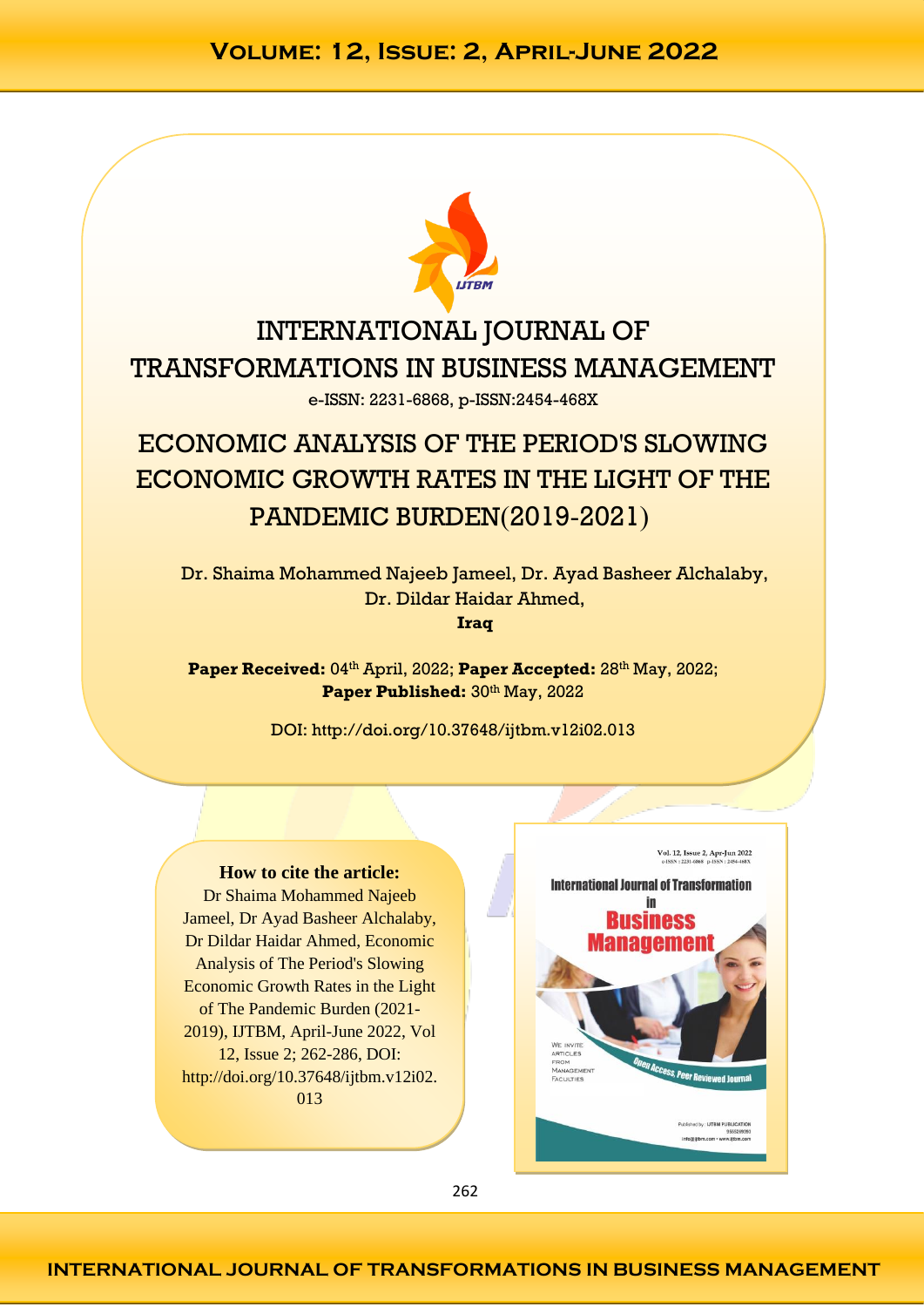#### **ABSTRACT**

Recently, a severe disease is known as COVID-19 has originated in a developed country with the world's second-highest national income, and has spread globally at the end of the year (2019– 2021). The share of countries with very high and very high incomes from the spread of this pandemic was large, and possibly from the most important countries are Italy, Spain, the United States of America, Germany, and so on. Despite significant scientific breakthroughs in medicine and pharmacology, modern engineering technology in the medical field, and advanced medical laboratories, these countries were initially helpless in the face of the spread of this disease, which resulted in a slowdown in economic growth rates for all countries worldwide at the time its prevalence decreased. The global gross domestic product ranges between (87-84) trillion dollars. As a result, the research aims to bring about several objectives, including developing a theoretical and applied method of health economic analysis of pandemics for the World Health Organization to contribute to a group of countries' health protection and maintaining the actual supply of work due to pandemic deaths. That, in turn, contributes to lower productivity and capital accumulation. It is more challenging to keep healthy population groups quickly because healthy labor forces tend to be more productive, incredibly healthy, and educated populations and healthy labor forces tend to control their fertility.

Additionally, the research assumes that spending on fundamental requirements (health, education, and social capital development) is an international obligation in addition to a local one, as it results in a direct correlation between human health and economic growth rates. The research has come out with several conclusions. The most important of which is that the connections between pandemics and the economy are similar to the links between health and wealth in general. Prosperous civilizations have greater health and have a higher level of well-being and resistance to pandemics. At the same time, pandemics, like other health concerns, may hinder economic progress and create vicious cycles in which falling health diminishes wealth and protection against other health dangers, as seen by injury fatality rates.

The research puts forward several recommendations, the most important of which is that the world's countries particularly, those with high and extremely high incomes bear responsibility as most of them believe in economic globalization or a more contemporary concept known as "universal". This is added to the fact that their economies have slowed down due to this dangerous health event.

**Keywords:** *COVID-19 pandemic, economic growth, health, infectious pandemics.*

#### **THE SIGNIFICANCE OF THE STUDY**

The significance of this research arises from the discussion of the economic connections between infectious pandemics and how these connections are affected by changing global conditions and the direct and obvious costs

associated with combating these pandemics, though the long-term expenses are unknown. Furthermore, when human life is included in the equation, it becomes evident that pandemics are very expensive. It requires prevention and swiftly overcoming all global obstacles because the vulnerability to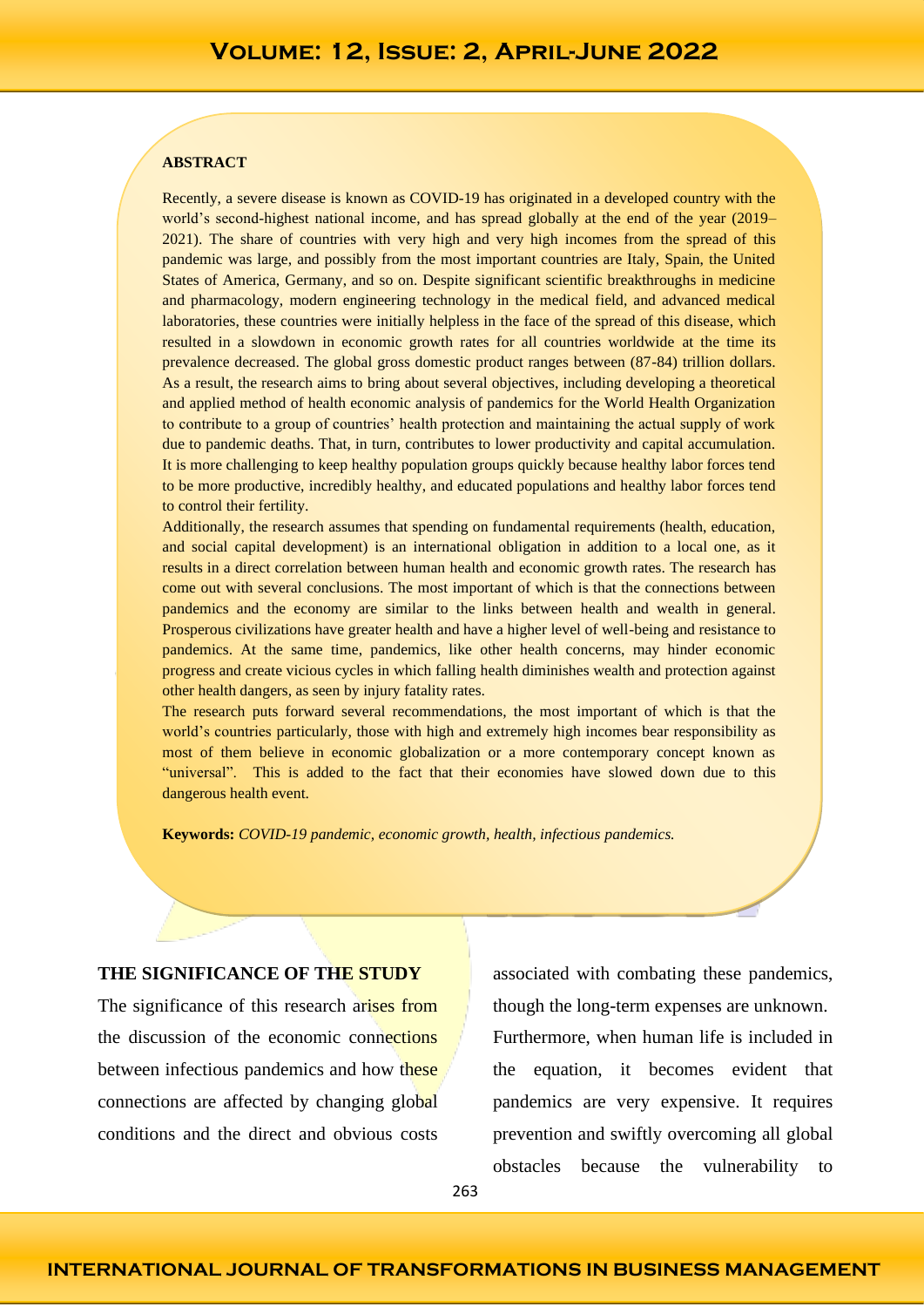pandemics may decrease over time with higher development standards. After all, owning money and living in a prosperous society protect individuals from health setbacks in general and pandemics in particular, where individuals become infected. The more education someone has, the more productive they are in the labor field.

#### **PROBLEM STATEMENT**

Despite the significant medical development throughout the ages, extensive scientific development in pharmacology, and the application of modern engineering technologies in the medical sector, infectious illnesses such as influenza and malaria continue to pose significant hazards to modern human communities, many have been successfully combated and eradicated, their impacts are geographically restricted. On the other hand, other illnesses can swiftly move from a localized outbreak to a worldwide pandemic (such as the COVID-19 pandemic). Pandemics will continue to be a source of pain for humankind, owing to the deaths they cause and the constraints they place on the global economy, resulting in a slowing of GDP growth rates.

#### **OBJECTIVES:**

**1.** The World Health Organization (WHO) provides a model of healthy economic analysis of pandemics to contribute to human protection, particularly in medium and lowincome nations, to attain economic growth rates and boost macroeconomics.

- 2. Preserving the actual supply of employment owing to pandemicrelated deaths or, in better circumstances, poor productivity rates and low-income results in a reduction in savings and capital accumulation.
- **3.** Maintaining healthy populations is more cost-effective because a healthy workforce is more productive by having healthy children and providing higher levels of educational attainment and access to more effective machinery, technology, and infrastructure, particularly for healthy and educated populations who are more likely to control their growth.

#### **HYPOTHESIS:**

Spending on fundamental necessities, namely health, education, and support policies to provide safe water, sanitation, and attention to social capital are global in addition to local responsibilities because they lead to a direct relationship between human health and economic growth rates; a hypothesis that is supported by the literature of economic theory and health and environment economics.

#### **METHODOLOGY**:

1. We will analyze the economic impact of pandemics using economic theory,

264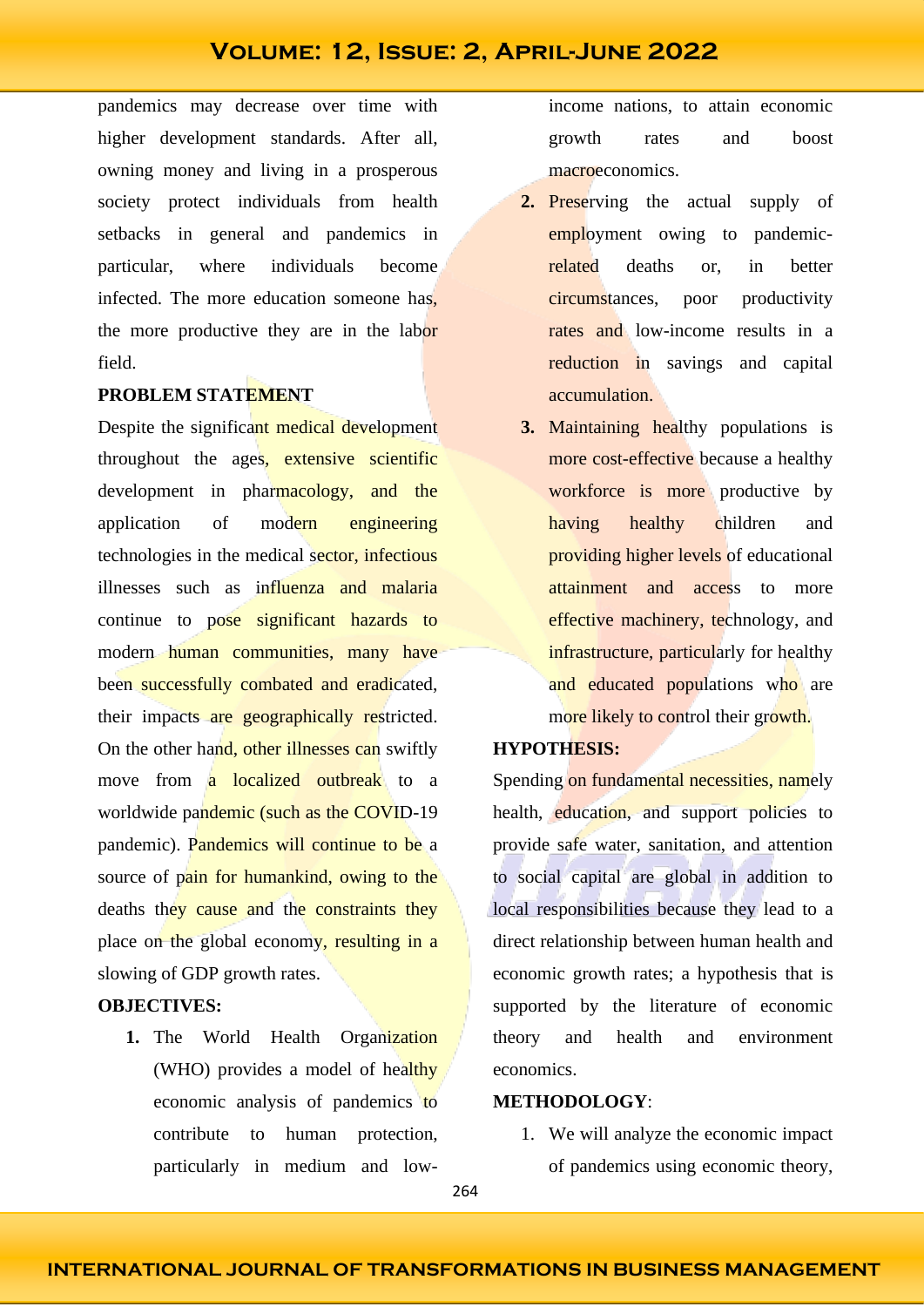health economics, environmental economics, and WHO models and applications because the gross domestic product is a result of total labor supply, capital accumulation, and technological innovation.

- 2. Work with the World Health Organization, the United Nations, and the World Bank to gather statistics, information, and reports.
- 3. Some applications are used based on the requirements of the research as determined by the regulations and statistical methodologies used in the study.

#### **INTRODUCTION:**

In recent years, the hardship of individuals living with HIV/AIDS, malaria, and TB in low- and some middle-income countries have drawn widespread global attention to the predicament of those affected by the HIV/AIDS, malaria, and tuberculosis pandemics, but what hit them from these pandemics has not received much attention.

Unfortunately not only because of the pressures that these diseases create on the health systems of these overburdened countries, i.e. tThe enormous cost of the disease burden but also because of the prevalence and cost of addressing. These issues have risen significantly in recent years and the inability of the World Health Organization to fulfill its obligations towards these countries due to the inattention by

countries with high and very high incomes at the health event level. But at the end of 2019 and the start of 2020, the world woke up to the spread of a dangerous disease called COVID-19 from a developing country, whose national income is the second largest in the world, with more than 14 trillion dollars.

The share of countries including Italy, Spain, and the United States of America, etc. with very high incomes from the spread of this disease is greater although these countries have the largest scientific breakthrough in the field of medicine and pharmacology and the use of modern engineering technology in the medical field and advanced medical laboratories: Therefore, the countries of the world, especially those with high and very high incomes, must bear the responsibility, as most of them believe in economic globalization, or instead in a more contemporary concept, which is cosmopolitanism. Additionally, their economy has slowed down due to this dangerous health event. More informed health policies should be developed, and better opportunities should be provided to improve the quality of life of millions of people around the world.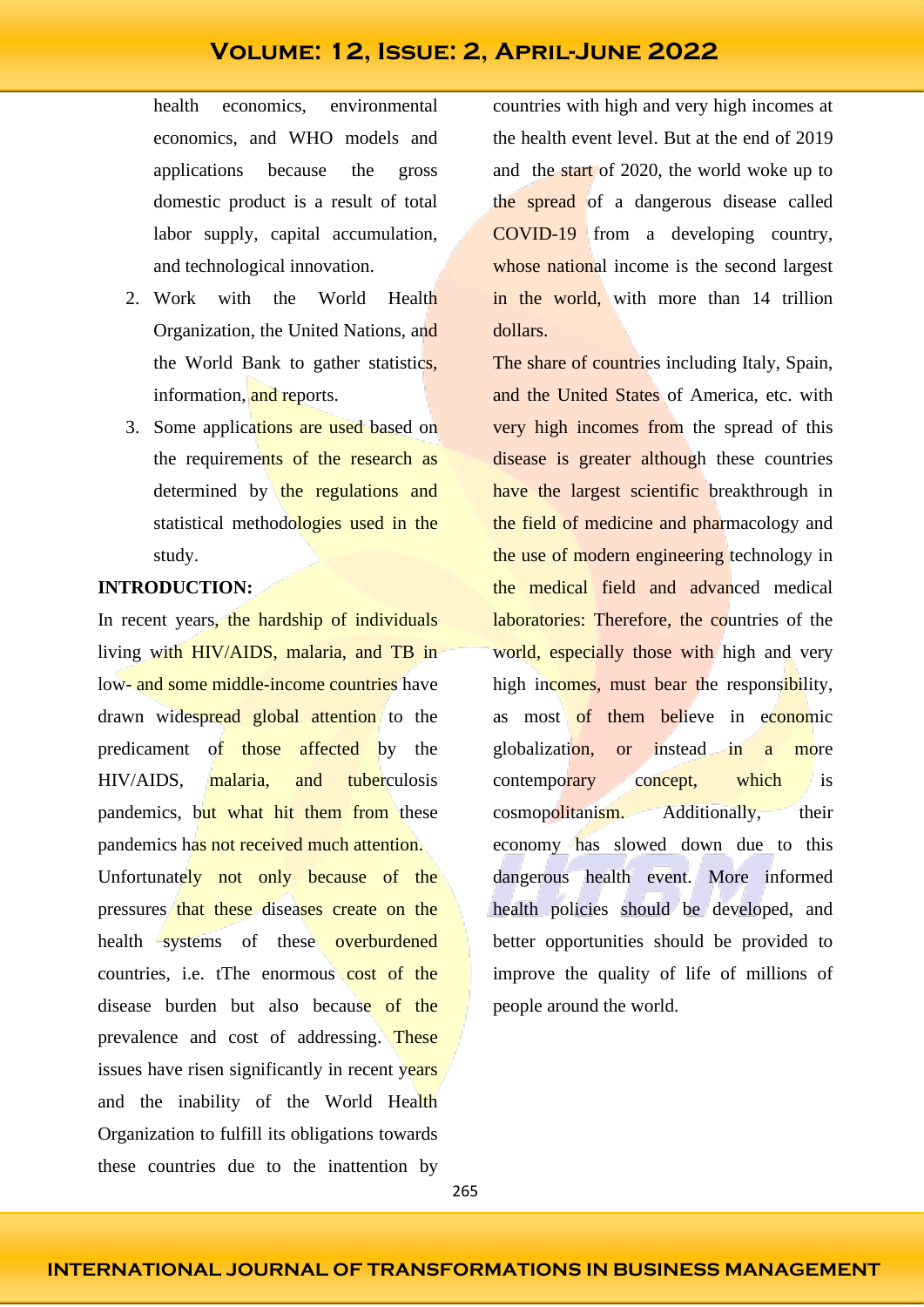### **CHAPTER ONE – LITERATURE REVIEW:**

### **First. The Relationship Between Health Safety, Humans, And the Economy**

Most research and scientific studies show a link between human health safety and the economy, owing to the presence of a strong interaction between population health and economic growth for a variety of reasons and as follows:

- 1. High-income **people tend to** have better health **because** they have access to more and better nutrition, safe water and sanitation, and quality health care. They also have a high level of psychological comfort and social status, as well as a large share of social capital, amenities, and leisure facilities (Bloom Chen& Govern,2018,18-42).
- 2. Pandemics represent a significant burden on individuals and societies all over the world. In general, the economic situation and low economic growth rates are responsible for a high %age of a healthy life, which leads a person to lose productive effort—especially (between the ages of 30 and 70 years). When individuals are in the most, their lives are economically productive, and in a way that is worrying because the current rates of pandemics are high, as recent trends refer to risk factors.

The global burden is likely to increase, especially with the beginning of the new year with the emergence of new pandemic patterns. While, many countries, especially the developed, indicate a slowdown in economic growth rates, which leads to a rise in poverty rates in the world. The latter is mainly high in developing countries that also suffer from low job opportunities.

( Hyclak &Skeels,2016,25-114(

#### **Second: The Pandemic and the Economy**

Various research and scientific studies indicate that pandemic diseases directly impact the country's economy through several channels such as health, transport, agriculture, tourism, and trade sectors, all of which have achieved rapid growth under globalization, and the World Trade Organization which encourages interdependence between modern economies. This **interdependence** helped spread pandemics, which could involve the supply of new pandemic strains, which is actually what happened in many European countries. Added to that, rapid urbanization, international travel increases, and climate change, have all made pandemic outbreaks a global phenomenon, not just a local phenomenon, implying that it is important for all countries to take the necessary measures to confront this threat. This calls for the development of broader solutions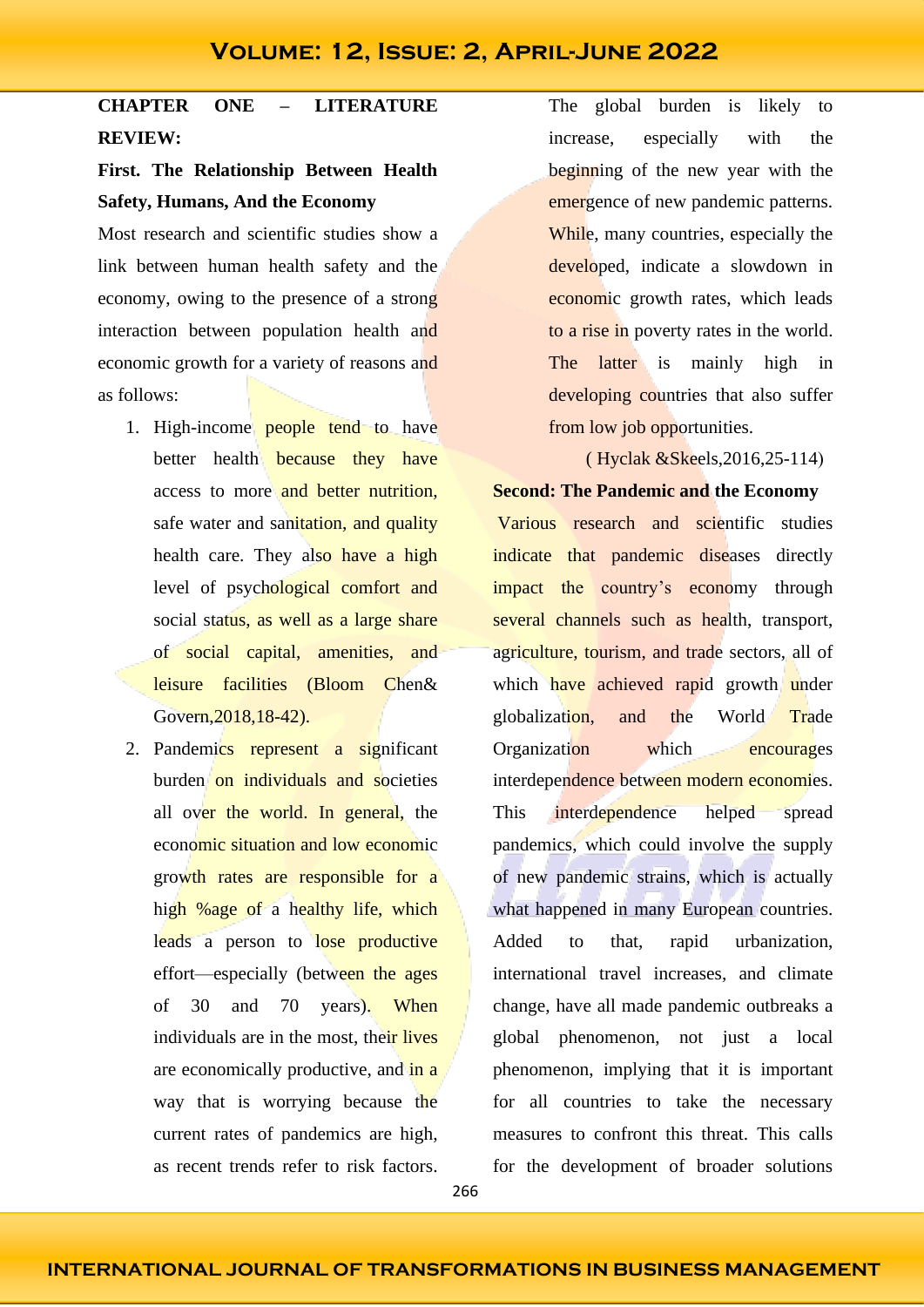adopted by developing and developed countries alike (Bloom& Canning,2018,27- 46), In this regard, we must refer to the European Union's measures that aim to complement national policies to help member states face the common challenges of pandemics through support, coordination, and exchange of best practices between them through coordination between health experts, financial support within the framework of joint financing tools and the adoption of relevant legislation. Through decisions of the Special Initiative, the European Parliament has taken the opportunity to highlight the need for further action (Bloom, Chen& Govern,2018,22).

The first and the essential aspect of a pandemic will always be human suffering and losing lives. Several studies focusing on this aspect have found out that the impact of pandemics across international economies can be significant. Some recent articles estimate that the total value of the losses could reach about 500 billion US dollars annually, or about (0.6%) of universe income. By reducing workforce size and productivity, increasing absenteeism, and, most importantly, resulting from individual and social measures that stop transmission of infection but disrupt economic activity – and the cost of rising mortality from the global acute influenza pandemic (COVID-19).

( Jamison, & Summers ,Pandemic,2018,10- 40) and according to the researchers, the estimated %age of the annual national income represented by these losses varies according to different income groups, as middle-income countries are affected more severely by  $(1.6\%)$  than high-income countries  $(0.3\%)$ . A joint report issued by the World Health Organization and the World Bank in 2019 estimates the impact of this pandemic upward, bringing the total cost from 2.2% to 4.8% of global GDP (3 trillion US dollars). The report further notes that in such a case, the GDP of South Asia could fall by 2% (53 billion US dollars), and Sub-Saharan Africa's GDP by 1.7% (28 billion US dollars). However, another article from the International Monetary Fund found out that vulnerable populations, particularly the poor, are disproportionately likely to suffer from disease outbreaks because they have fewer access to health care and lower savings for disaster protection. (World Bank Group, 2019, 110-240), and regionally, a World Bank report estimates that the recent Ebola pandemic in Guinea, Liberia, and Sierra Leone has reversed many of the economic gains in previous years for these countries that were among the world's fastest-growing economies until then. The report also shows that the outbreak of the disease caused a significant loss in private sector growth. The country was exposed to threats to food security due to the decline in agricultural production. Cross-border trade was burdened

with restrictions on movement, goods, and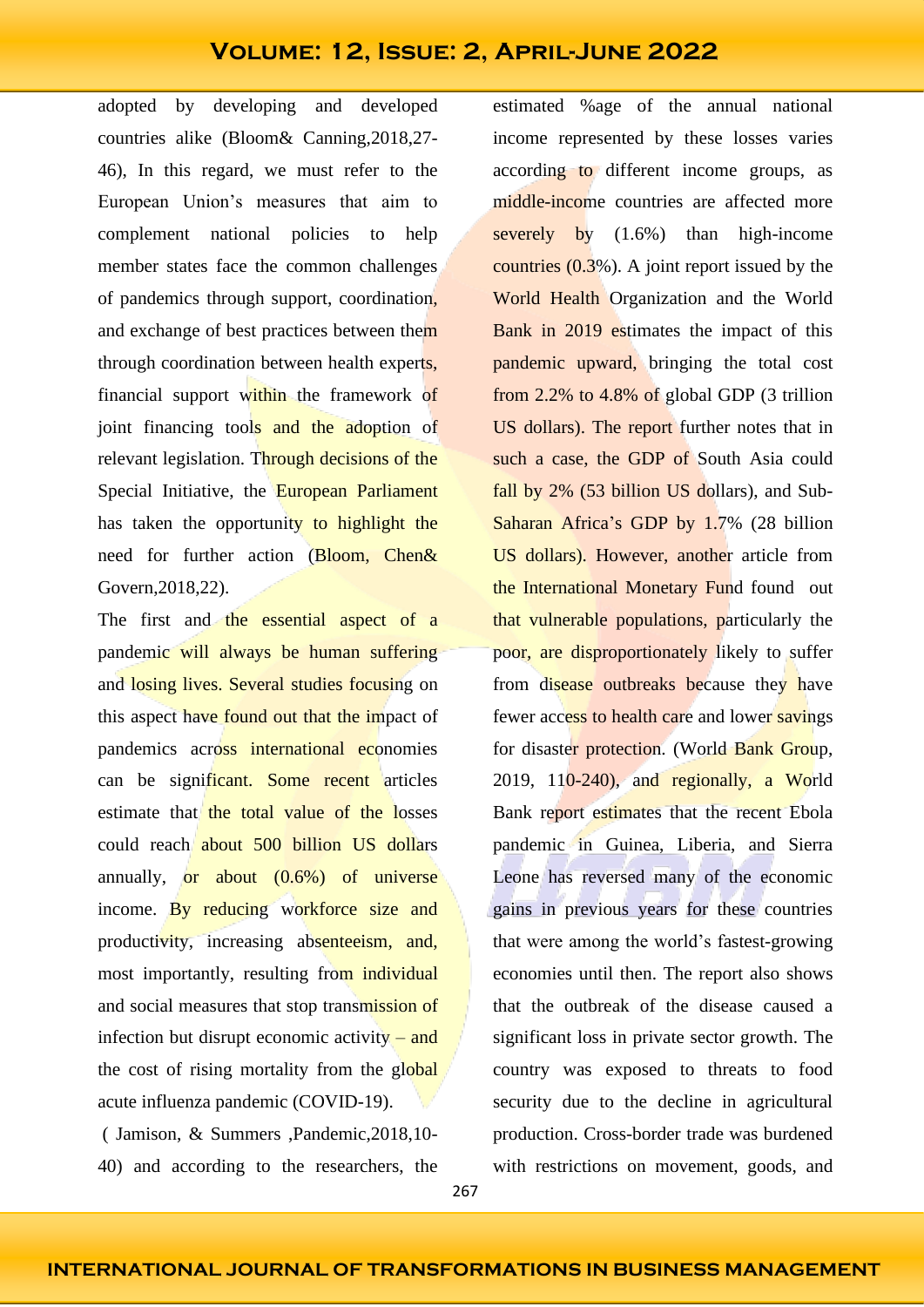services. More specifically, the national or regional economy is always affected by pandemics, while some sectors of the economy are more severely affected than others. For example, the high material costs of the health sector, especially if treatment is required for an extended period. Furthermore, the procedures and measures are taken by the country's authorities to contain the pandemic:

- Closing schools or limiting transportation and other services ( Kostova, Cassell, et, 2019, 106)
- Residents take proactive precautions, including staying at home to avoid getting sick or caring for a sick family member. This leads to loss of workdays and loss of work productivity
- Stores and companies are temporarily closing their activities to avoid the disease's impact on their workforce.
- Air transportation is another sector that is usually affected by the pandemic.

### **Third. Importance of Preparedness and Investment:**

As it becomes apparent, an outbreak of the disease can affect many sectors of a country's economy and, as a result, cause great harm. Additionally, rapid urbanization, ever-increasing travel between countries, and climate change make pandemic outbreaks global rather than local.

Therefore, there is an urgent need for measures and preparedness for health and non-health capacities at the regional, national, and international levels. The first step for countries to seek to enhance their readiness in joint coordination with the World Health Organization is to determine the realistic situation of the pandemic and the required and potential needs and preparedness to confront, which depends on four means. (Anglos and Scholz, 2020, 14- 79).

- a) Prevention, which includes legislation, policies, and financing at the national level.
- b) In terms of food safety, animal disease transmission, biosafety, biosecurity, and immunization, international cooperation is achieved through communication and appeals to health regulation and border crossing control.
- c) In the fight against pandemics, early identification through national laboratory systems, close monitoring, timely reporting, and workforce development are essential. Bloom, Cadarette, and Sevilla (2018, 7–19).
- d) Rapid response to emergencies while coordinating public health, security, and medical countermeasures. To combat this type of epidemic, governments must work together and invest in critical infrastructure. In this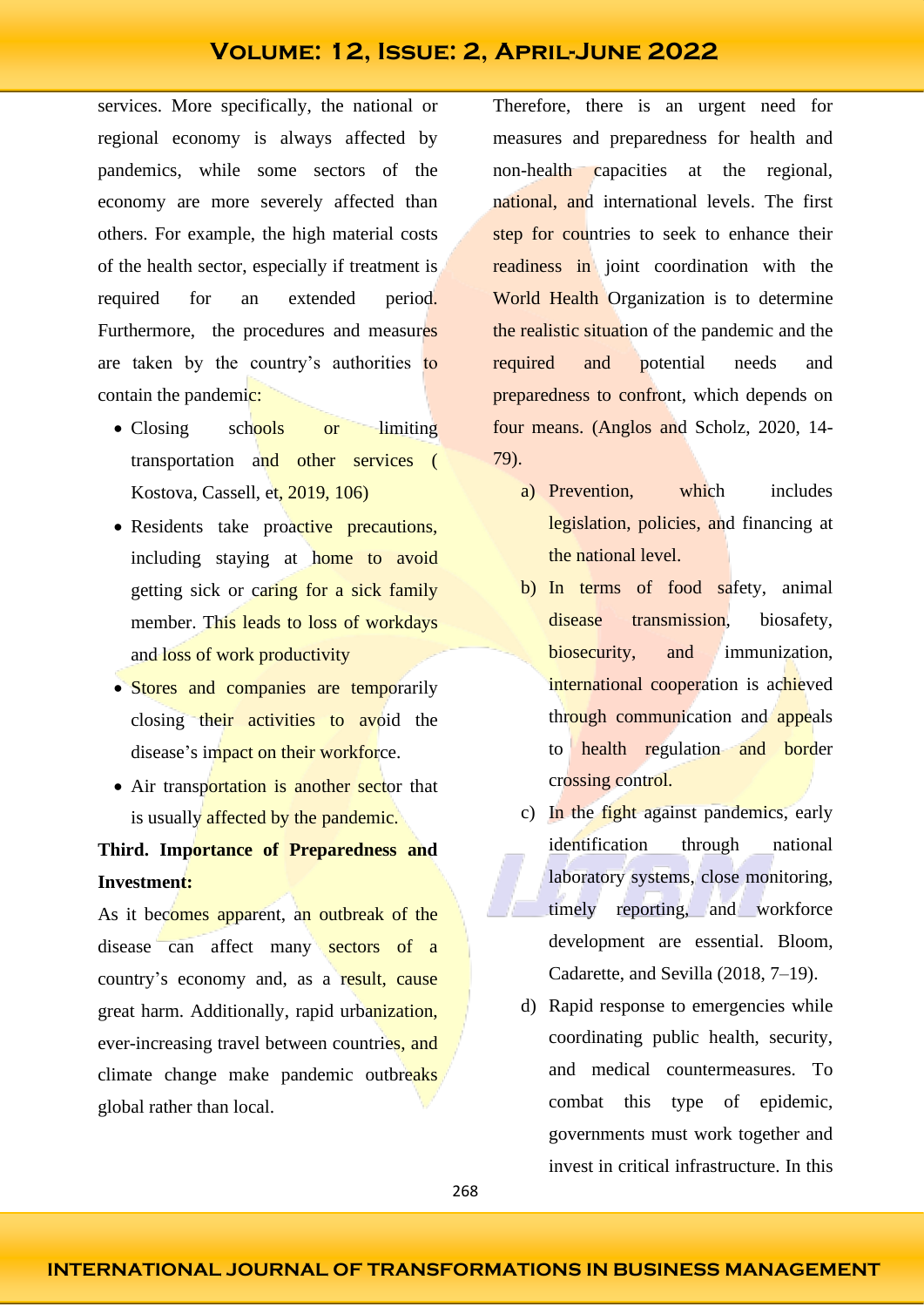field, we quote from the International Monetary Fund's focus on the following points: Investing in improving sanitation, providing clean water, and improving the urban infrastructure.

- 1. Building robust health systems and supporting sound nutrition.
- 2. Investing in endemic disease surveillance institutions\*
- 3. Improving country cooperation and coordination to better assess the economic impact of pandemics.
- 4. Cooperation and coordination across countries to improve the monitoring of epidemics' economic impact.

Other World Bank studies on system improvements in public health and animal health to meet World Health Organization and World Organization for Animal Health minimum standards, and aside from what has been explained that investment in this area would help alleviate poverty due to pandemic outbreaks, the poor are disproportionately affected, as the theory of basic needs and human development confirms. (10–26) (Cohen and Murray, 2004).

**Fourth. Health as A Determinant of Wealth:** 

There are several ways to raise each individual's average income:

First. Health can affect income through its influence on education.

- a) Healthy kids are less likely to have problems with cognition and development, and they can go to school regularly.
- b) Parents are more willing to invest in their children's education if they believe they will live long enough to reap the benefits.
- c) As they enter working age, children who acquire a better education can contribute to long-term economic development(Anderson, R.M., 2004, p. 9-968).

Second. Good health enhances work productivity.

- a) School students as an example.
- b) Workers are more mentally alert and physically energetic.
- c) In communities that enjoy good health, the members of their institutions take fewer days off to care for ill relatives but instead use their vacations to enjoy psychological and physical comfort.

Third, good health promotes saving and investment, both of which are essential economic growth determinants. Saving for retirement becomes a more caring option for individuals as life expectancy rises.

A healthy and productive workforce is more likely to attract foreign investment than a diseased population.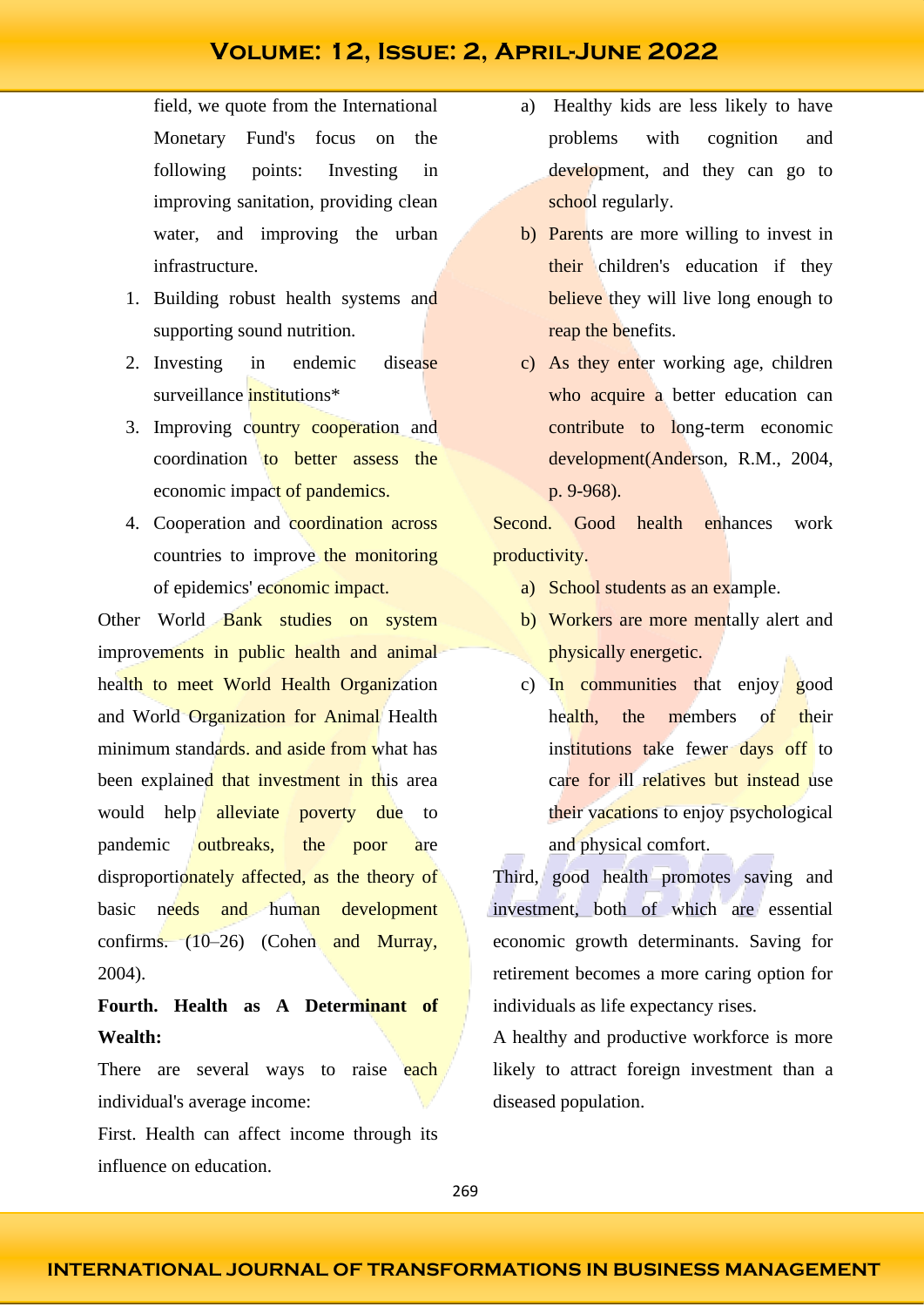Fourth, gains in health have both transitory and long-term implications on the age structure of a country's population.

• Progress in the realm of health has been made to lower newborn and child mortality and increase the number of children who survive to adulthood(Bloom and Canning, 2018), pp. 27-46).

Lower fertility rates result from parents' understanding, either quickly or through time, that they need to carry fewer offspring to attain their desired family size. For more information, visit:

\* Website of the United States Centers for Disease Control, [http://www.cdc.gov/flu/avian/gen](http://www.cdc.gov/flu/avian/gen-info/facts.htm)[info/facts.htm](http://www.cdc.gov/flu/avian/gen-info/facts.htm)

Female education levels and labor market options that lower intended fecundity are frequently at the root of this effect. Fertility rates decrease as a result of the availability of family planning services. As a result, a generation of babies will be capable of contributing to the nation's economic production once they reach adolescence. In this topic, there are numerous examples.

The relationships between health and wealth can shift over time and vary by region, and the effects of one on the other are not always predictable. Health, on the other hand, is definitely an essential aspect of the development process. The following methods

can typically increase a country's wealth (and thus its health) (Fedson, 2005, 26-429)

- Opening up to trade
- Encouraging exports
- Restructuring or eliminating ineffective state-owned enterprises.
- Improving the infrastructure.
- **Investment** in education.
- Enhancing investments in the health aspect.
- Altering the country's age structure and enhancing the country's capacity to employ long-term economic consequences help alleviate economic stagnation or poverty.

### **Fifth. Economic Welfare aend The Outbreak of Pandemics:**

- a) **Pandemic**: A pandemic is a specific health behavior that causes illness in a community or region, side by side with other health-related events that are clearly beyond the ordinary.
- b) The community or location in which instances occur is explicitly identified. The number of cases that suggest a pandemic varies depending on the size and type of population exposed and whether or not the community has been exposed to this ill-health behavior before in time and place. A pandemic is a disease defined by the spread of rapid and substantial pathological changes that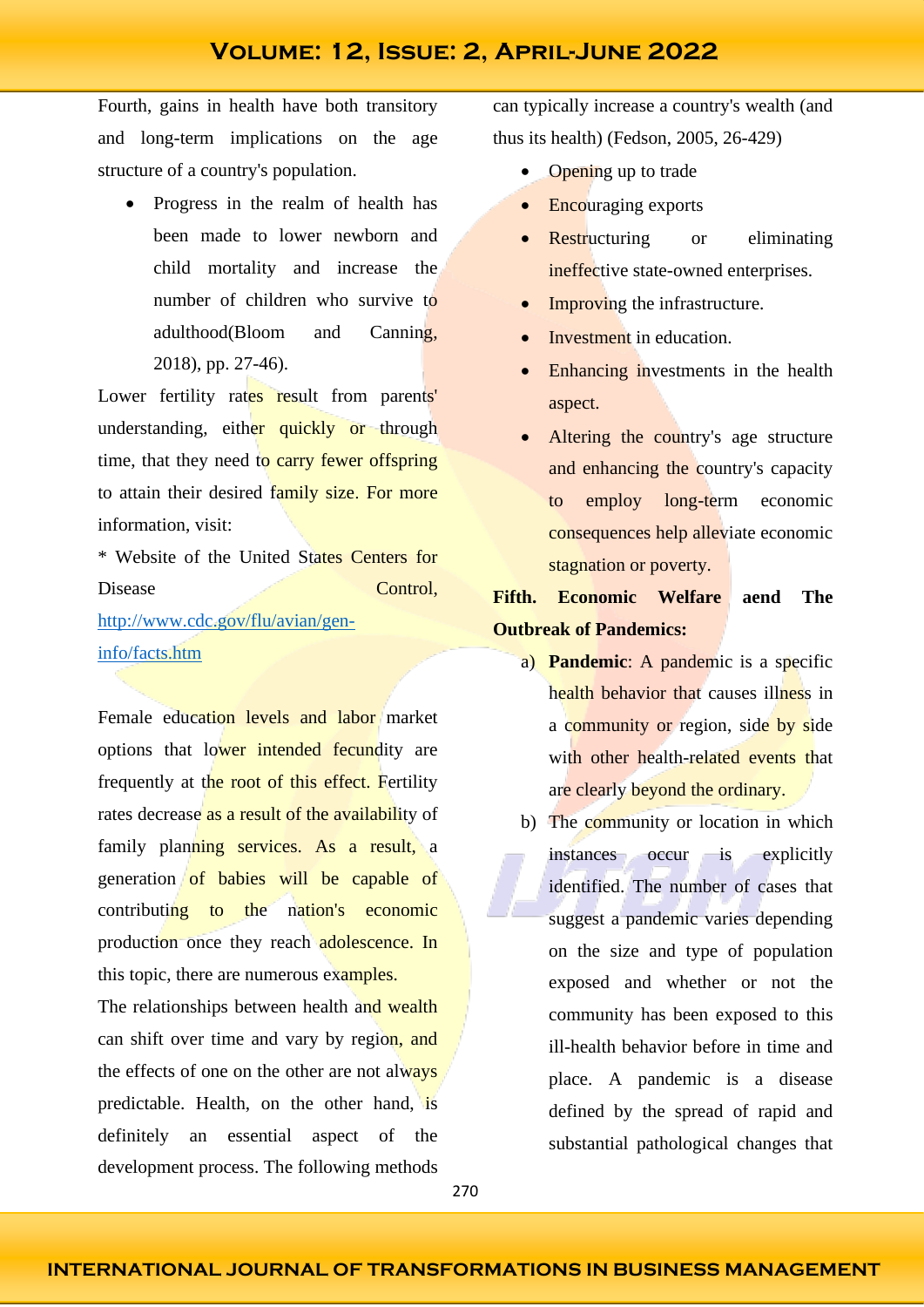occur over a year or years (Hyclak, Skeels, 2016, 25-114).

- c) **Pandemic:** "A pandemic is a disease that spreads across a huge area, frequently across continents, and affects a large proportion of the population."
- d) **Endemic disease:** "The presence of a disease or infectious factor in a certain geographic area or demographic group, as well as the normal spread of a disease within that region or population."

The focus of our discussion is pandemics and their impact on economic results. Because pandemics are essentially those that spread over a large area, the two topics naturally overlap. The settlement, on the other hand, is a unique circumstance (Bloom, Chen, and Govern, 2018; Bloom, Chen, and Govern, 2018; Bloom, Chen, and Govern, 2018).

**First:** Some **endemic diseases**, such as malaria, cause pandemics to break out in a specific demographic group or spread more widely regularly. In many areas, AIDS and TB are also prevalent. Because of their endemicity, each of these diseases has the potential for long-term economic consequences, studied extensively. Pandemics have a more limited time and geographic reach. Their financial repercussions will most certainly be shortterm, but it may potentially have long-term consequences.

Whether the association between pandemics and welfare is similar to the relationship between general health and wealth is difficult to address.

Will money and welfare be a barrier to pandemics and their spread, or will pandemics and their dissemination impact wealth and welfare? It will be addressed at a later time.

The initial analysis, investigations, and a plethora of research confirms that public health progress will be geared toward preventing pandemics and their spread, as seen in high-income industrialized countries. Diseases and pandemics, on the other hand, plague middle and low-income developing countries. Nonetheless, the reality of the COVID-19 and 20 pandemics shows that high-income countries suffer just as much as developing countries. We conclude that public health is an international duty governed by a united global policy rather than local regulations.

**Second:** filthy conditions encourage the spread of bacteria, viruses, parasites (such as worms and imopai), and vectors.

**Third:** When a population suffers from malnutrition, or suffers from weakness due to other health setbacks, or has a high %age of very young children or significantly older people; all of whivh have the concept of reproduction expressing strength and prosperity, weak bodies are more easily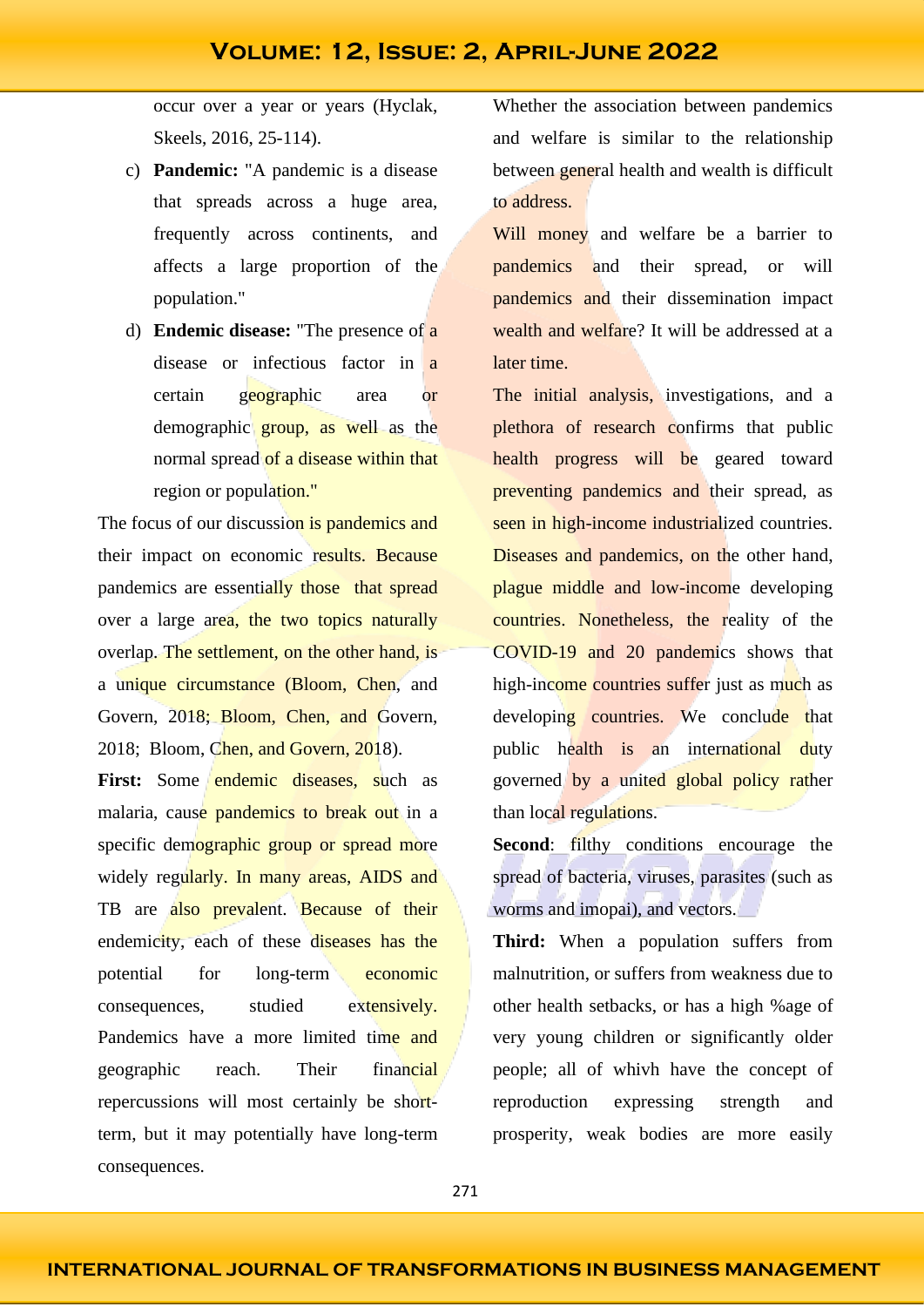infected and less able to fight infection. 1-60 (Busch, Sindelar, et al., 2004).

**Fourth:** People with wealth can protect themselves or lessen the consequences of a variety of risk factors. The wealthy have more living space than the poor, more access to health care, medicine, immunizations (and can afford private care where government services are lacking), better sanitation, and a better diet. Furthermore, environmental degradation is expected and contributes to disease outbreaks.

Mobility, on the other hand, is a more complicated issue. Although the wealthy are more mobile than the poor, tourism and commercial travel can raise illness risk (trade has been a canal for pandemics since ancient times, and globalization allows diseasecausing microbes to spread faster and more often than before). (Busch, Sindelar et al., 2004, pp. 5-17)

On the one hand, poor people's movement is more likely to be risky. Male migrants, for example, tend to remain anonymous in social and monetary terms and may feel lonely while separated from their family, helping to transmit disease. Female migrants are frequently abused, making migration a risk factor for viral transmission.

More broadly, the poor frequently relocate to avoid catastrophic events such as wars or environmental disasters, sometimes ending up in congested or improvised camps or slums with inadequate sanitary conditions

that are ideal for pandemics. They may also relocate to find work. This is a transition from rural to urban settings, mainly when economic activity is centered in large cities(263–272 in Economics and Health Policy, 2005).

The impact of a pandemic disease on the economy is complex and relies on many factors. These factors include the most susceptible group, the natural history of the disease (for example, the period in which the pandemic lasts), and how the disease is transmitted (by airborne pathogens versus blood-borne pathogens).

Thus, it appears that the relationship between pandemics and wealth resembles that between public health and income in many ways. Economic growth is likely to safeguard the population from health setbacks and pandemics, demonstrating that even the wealthiest nations cannot withstand a pandemic. Pandemics and other health issues can also hinder economic progress by triggering vicious cycles in which bad health diminishes wealth and makes improving health more difficult. However, only in circumstances where pandemics last for a long time can the impact on survivors be unfavorable to the macroeconomic situation (although those who die suffer apparent economic losses, along with their families). Short pandemics may harm individual households and companies, but the aggregate financial loss will be minimal.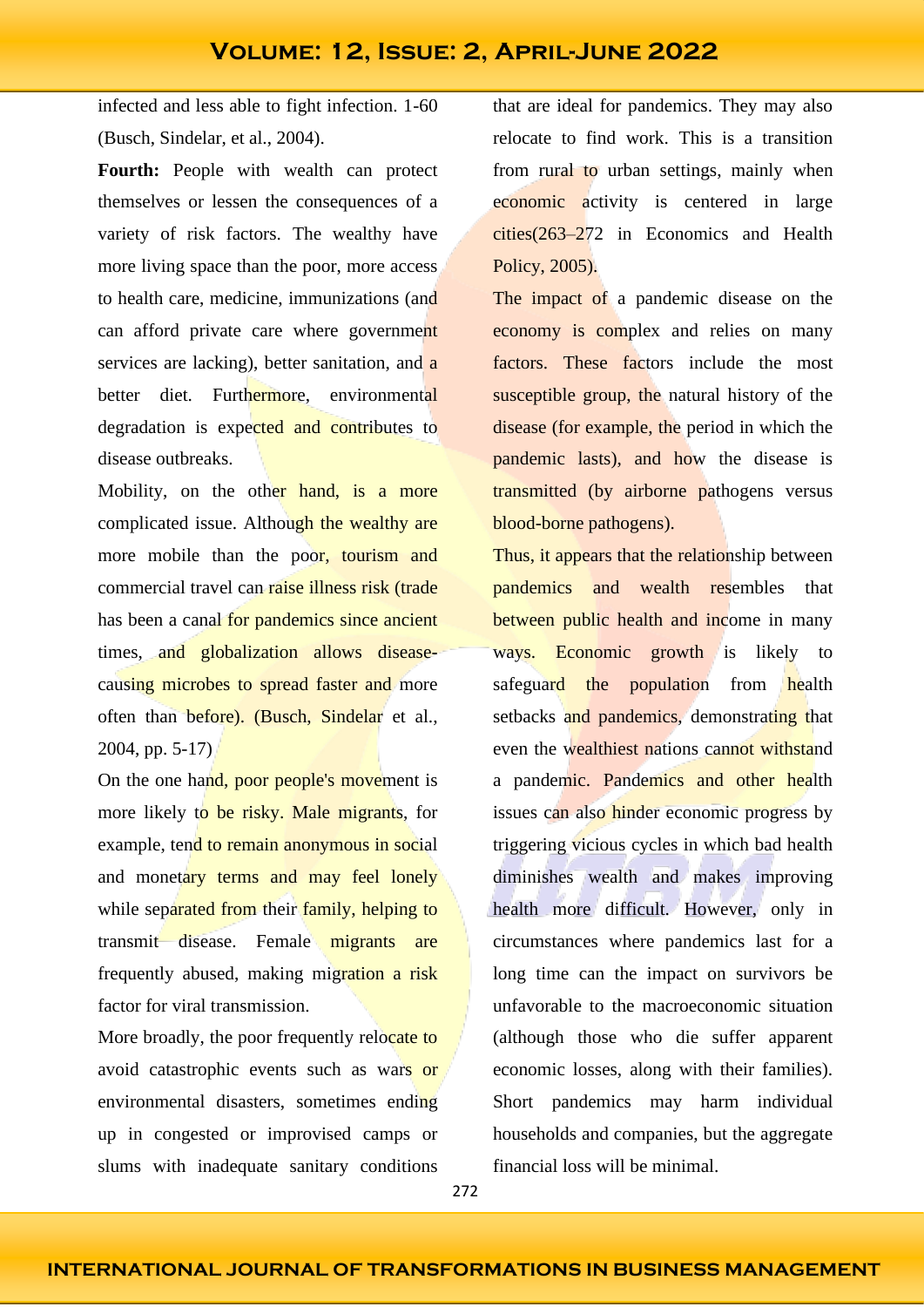It is crucial to remember that, like pandemics, endemic diseases can have enormous economic implications at the individual and household levels. For example, the effects of malaria can be devastating both economically and macroeconomically, and a high incidence of malaria in a region can reduce economic growth by more than a %age point per year, according to the Commission on Macroeconomics and Health's report. 365-389 (Case, Fertig, 2005).

#### **Sixth. Epidemiological Challenges:**

Pandemics have been a problem for human societies throughout history. The challenge they posed was not always met, and millions died due to pandemics that swept through a population with no effective defenses. While increased health care, rapid response measures, and specialized medical discoveries have given humanity new weapons to combat pandemics, the forces of "globalization" have incited pandemic spread. Increased international travel, for example, has introduced several viruses to new populations. Increased global trade has been a pathogen for the past two decades. Diseases have spread fast from one place to another, even in areas previously thought to be immune to them. (263–272 in Economics and Health Policy, 2005).

Some have speculated that more competition and freer trade have resulted in exporting pressures inducing infection; this appears to

be the case with bovine spongiform encephalitis, Nipah virus, and avian influenza.

The unpredictability and rapidity with which pandemics spread are causes of panic in some (but not all) people. Different pandemics can have widely diverse economic repercussions based on some of the new characteristics stated (Bloom, Chen, and Govern, 2018, pp. 18–42)

### **There Are Two Main Challenges for Decision-Makers:**

- a) To combat the epidemic, a quick response is required.The global health community's quick response has been critical in decreasing the effects of this severe acute respiratory disease. The economic consequences of a slower response and allowing the infection to spread further would have been far more disastrous. The sluggish reaction to HIV/AIDS in many regions of the world, on the other hand, has substantially exacerbated the virus's impacts.
- b) The response must be adaptable. Pandemics can evolve swiftly, leaving decision-makers with insufficient knowledge to act. Injecting drug users in the West, for example, felt the first consequences of HIV/AIDS. Policymakers were astonished to see that it is fast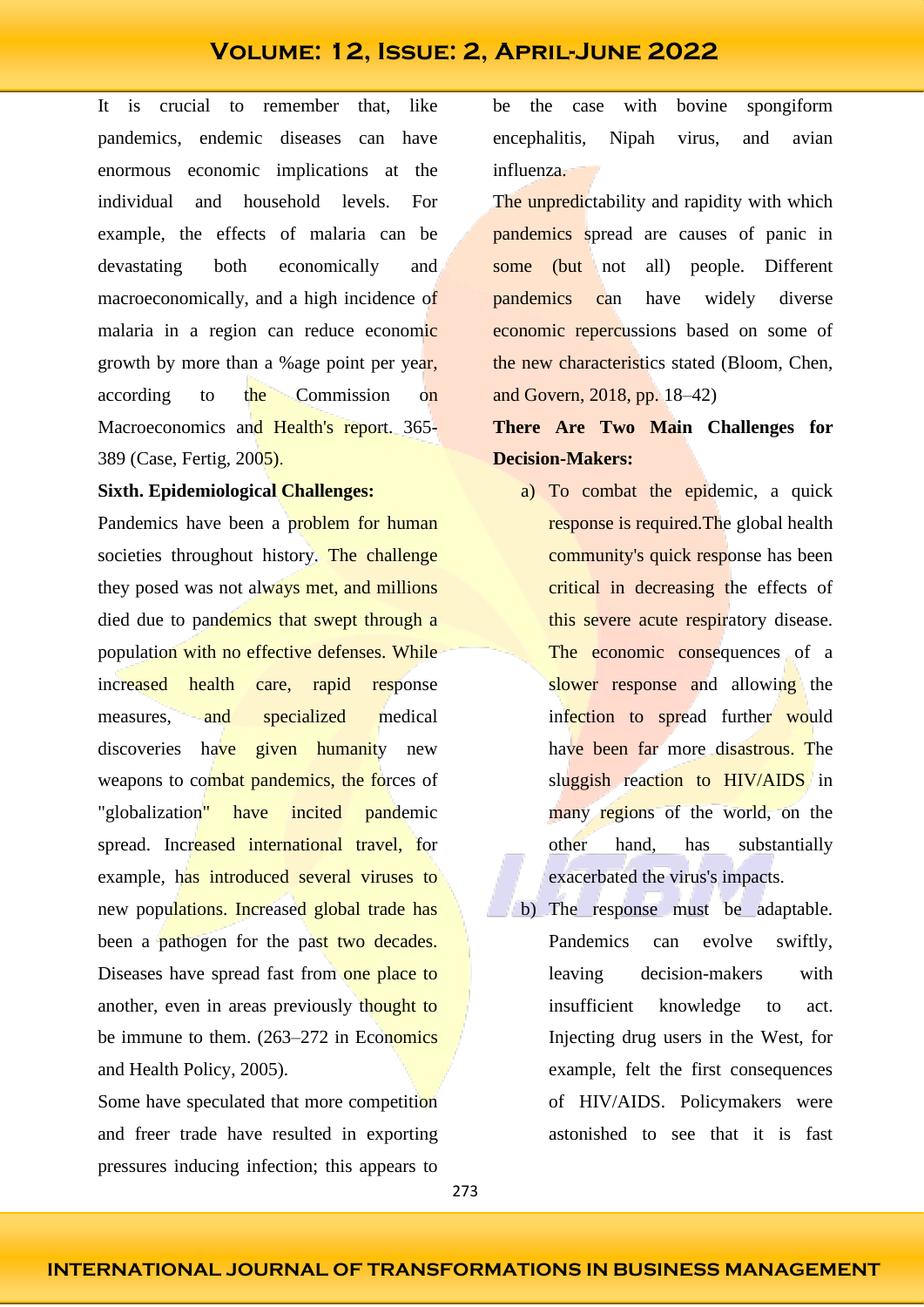spreading in Africa among both genders.

**Seventh: Epidemiology Treatment:** Even if all these preventative methods are in place, some diseases can still spread out. **First**, it limits the movement of the virus by issuing a global warning about travel to and from affected areas. (Datar and Sturm, 2006, 1440 – 1460). **Second**, the international media is used to convey information about the virus and explain preventive measures. **Third**, mobilizing the international scientific community to implement quarantine measures and identify the source of the virus - it took only one month to find out that a specific coronavirus caused SARS. In contrast, it took two years to find out that HIV caused AIDS. **Fourth**, the World Health Organization has scrambled to bolster its existing global surveillance system by working with *immigration* departments, airlines, and airports to track the spread of the virus.

The economic effects provide an exciting lesson for future pandemic containment efforts. Extensive media coverage of SARS is "exaggerated in public fear, fueling the growing stigma associated with the disease." (Economics and Health Policy,  $2005$ ,  $263 -$ 272 ).

# **CHAPTER TWO - THE PRACTICAL ASPECT OF THE SLOWDOWN IN ECONOMIC GROWTH RATES IN THE LIGHT OF THE BURDEN OF PANDEMICS:**

To begin, we must emphasize that COVID-19 was chosen as a case study to demonstrate the slow in economic growth rates due to the burden of pandemics, given that this pandemic has taken so much attention in the world media that no sickness or pandemic has before. Indeed, the COVID-19and 20 pandemic deserves this attention because of its adverse effects on the global economy, as the world's GDP in 2019 totaled more than  $87<sup>1</sup>$  trillion dollars. It was known that this pandemic began to spread at the end of this year in the city of Wuhan, China, under terrifying media coverage that the world had never seen before. Then it began to spread over the globe. The sophisticated countries' share was higher at first, but it gradually increased as the world's countries gathered; even the most distant islands were not immune.

This is a clear reflection of technological advancements, scientific progress, and economic globalization principles that have turned the world into a village, resulting in a worldwide economic slowdown.

Despite the occurrence of roughly one million deaths out of  $216<sup>4</sup>$  million infections, the gross domestic product (GDP) in 2020 will be  $84<sup>2</sup>$  trillion dollars, a fall of  $31\%$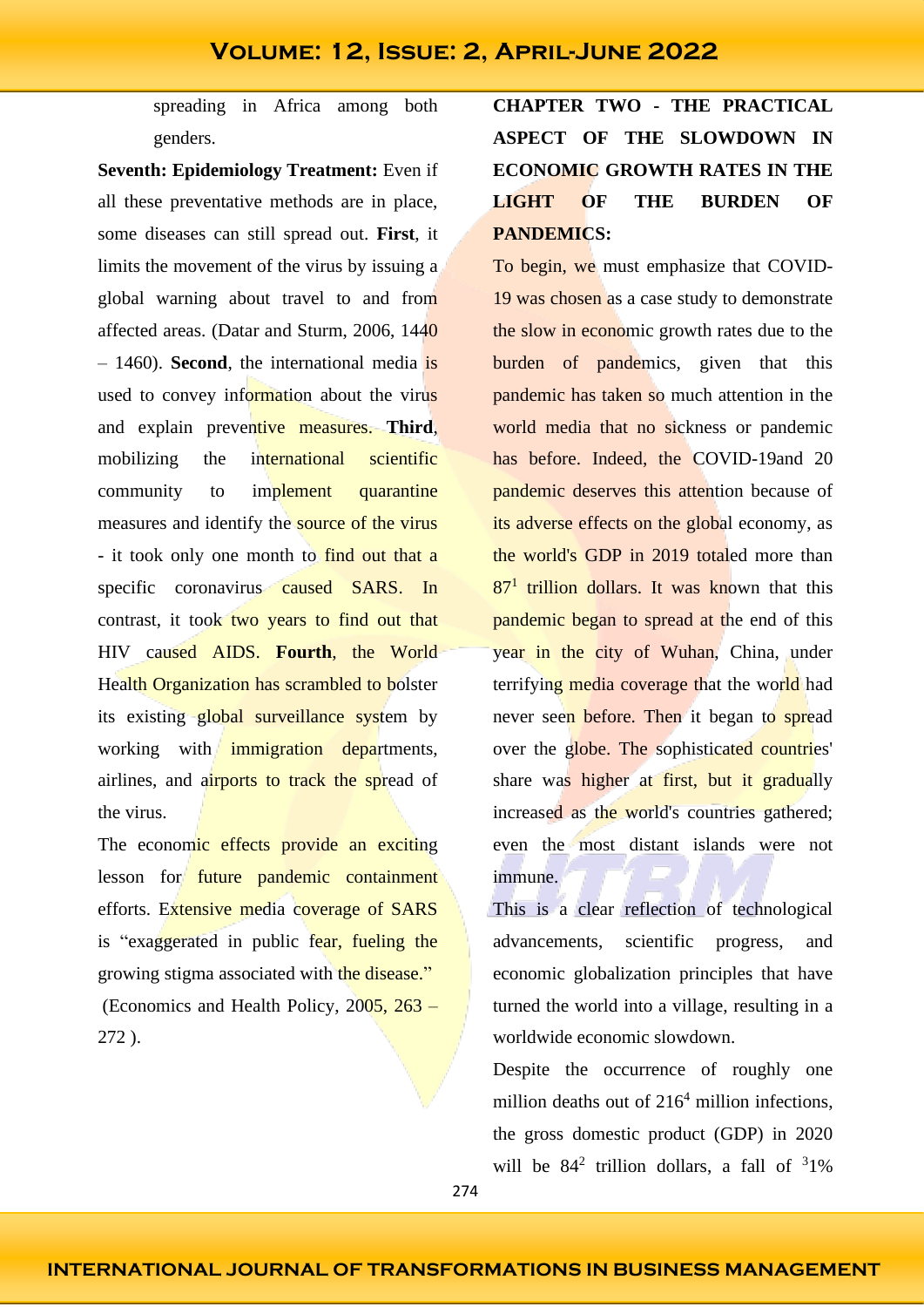compared to a population gain of 1.7 %. This necessitated that we, as researchers, integrate the theoretical and practical aspects. On this basis, 172 countries were examined using two sets of analysis: the seven industrialized countries and the twenty countries and countries of the Organization for Economic Co-operation and Development (OECD), totaling 36 countries, including fourteen repeating countries.

The countries in the **first and second** groups are categorized into five economic categories based on the World Bank's financial classification criteria. The reason for eliminating the rest of the globe is owing to data inaccuracy, similarity, and, in some cases, contradiction caused by the diversity of data sources.

#### **First. The Main Economic Organizations in The World**

First, we will examine the seven industrialized countries in greater depth due to their prominence in economic, political, and technological terms.

#### **1. The Seven Industrialized Countries**

The Group of Seven is a group of countries that was created in 1976 when Canada joined France, Germany, Italy, Japan, the United Kingdom, and the United States of America. These countries' finance ministers meet several times a year to debate economic strategies. They have had a distinct role in helping to stop the 2007-2008 worldwide

financial crisis, which differs from the Group of Eight (or seven  $+1$ ).

The population of the seven countries accounts for 9.9 % of the people of the research countries. At the same time, its national product is close to 40 trillion, accounting for 45.3 % of the research countries. It is considered one of the wealthy countries, with a simple average per capita income index equal to 456 % of countries' average per capita income. The cost of the search was slightly more than eleven thousand dollars, And that the seven countries spend 2.7 % of their GDP on health, indicating that these countries stand out from the rest of the globe when they have such vast resources. However, their share of the Corona epidemic was the highest, with nearly forty million infections, or 30.8 % of the infected in the selected research countries. This is not commensurate with their high economic, health, and technical capabilities in all scientific fields, as more than one million people died due to the epidemic, accounting for 25.3 % of the deaths in the research countries. Despite its improvements in health, the death rate from its infected has risen to 2.2 %, and the country's economy has shrunk by more than \$7 trillion. The United States of America, whose population accounts for 43.1 % of the population of the seven countries. 4.2% of the population of the countries chosen for research, and whose national product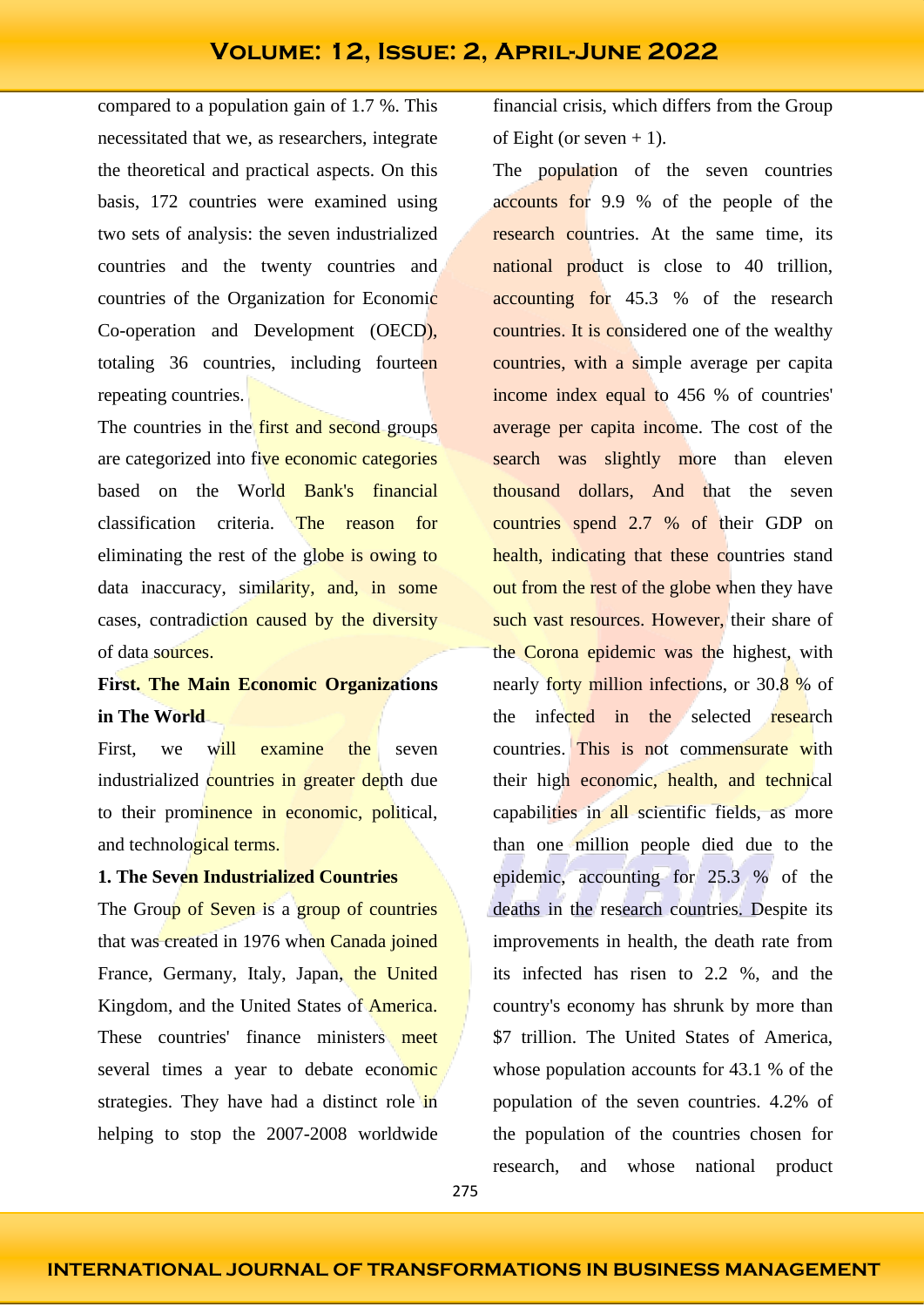accounts for 54 % of the output of the seven countries and 24.5 % of the countries' production, has the highest average income in the group. The total amount spent on health in the seven nations is \$64,184, and the rate of expenditure on health is similar to the overall average of the seven countries. Despite its economic and political power, as the world's most powerful country, the infected were the **most** numerous in the seven countries, accounting for 61.6% of these countries and 19.0% of the research

countries, and deaths accounted fo 56.1% of all deaths in the seven countries. Although their population makes up only 4.2% of the overall population of the nations studied, they account for 14.2% of all deaths, followed by France, Italy, and the rest of the countries, except Japan, which has the lowest share of the seven countries studied.

As shown in the table below, wealthy countries are not immune to epidemics and may be infected at higher rates than the rest of the globe.

| No.            | <b>Country</b> | $2N0$ .<br>of<br>population<br><b>Thousand</b> | <sup>1</sup> Local<br>product<br><b>Billion \$</b> | <sup>3</sup> Estimate<br>d average<br>per<br>individual<br>income<br>$7X=pn/po$<br>$*100$ | $6\%$ age of<br>spending<br>on health<br>from<br><b>GDP</b> | 5<br>infection<br>last<br>S,<br>update<br>27/8/21<br>Thousan<br>$\mathbf d$ | <b>Number</b><br>of<br>deaths<br>Last<br>updated<br>27/8/21 | The<br>death<br>rate from<br>infection<br>in each<br>country |
|----------------|----------------|------------------------------------------------|----------------------------------------------------|-------------------------------------------------------------------------------------------|-------------------------------------------------------------|-----------------------------------------------------------------------------|-------------------------------------------------------------|--------------------------------------------------------------|
| $\mathbf{1}$   | <b>USA</b>     | 334028                                         | 21440                                              | 46418                                                                                     | 2.2%                                                        | 39342                                                                       | 651959                                                      | 1.7%                                                         |
|                |                | 4.2%                                           | 24.5%                                              | 572%                                                                                      |                                                             | 19.0%                                                                       | 14.2%                                                       |                                                              |
| $\overline{2}$ | Japan          | 578126                                         | 5154                                               | 40722                                                                                     | 1.8%                                                        | 1336                                                                        | 15737                                                       | 1.2%                                                         |
|                |                | 1.6%                                           | 5.9%                                               | 363%                                                                                      |                                                             | 0.7%                                                                        | 0.3%                                                        |                                                              |
| $\overline{3}$ | Germany        | 83073                                          | 3863                                               | 46506                                                                                     | 1.2%                                                        | 3914                                                                        | 92597                                                       | 2.4%                                                         |
|                |                | 1.1%                                           | 4.4%                                               | 415%                                                                                      |                                                             | 1.9%                                                                        | 2.0%                                                        |                                                              |
| $\overline{4}$ | France         | 67055                                          | 2707                                               | 40370                                                                                     | 0.0%                                                        |                                                                             | 113775                                                      | 1.7%                                                         |
|                |                | 0.9%                                           | 3.1%                                               | 360%                                                                                      |                                                             | 3.2%                                                                        | 2.5%                                                        |                                                              |
| 5              | <b>US</b>      | 43666                                          | 4274                                               | 29741                                                                                     | 2.8%                                                        | 6629                                                                        | 132143                                                      | 2.2%                                                         |
|                |                | 0.9%                                           | 3.1%                                               | 368%                                                                                      |                                                             | 3.2%                                                                        | 2.9%                                                        |                                                              |
| 6              | Canada         | 38017                                          | 1731                                               | 45530                                                                                     | 4.9%                                                        | 1483                                                                        | 26864                                                       | 1.8%                                                         |
|                |                | 0.5%                                           | 2.0%                                               | 406%                                                                                      |                                                             | 0.7%                                                                        | 0.6%                                                        |                                                              |

#### **The seven industrialized countries table (1)**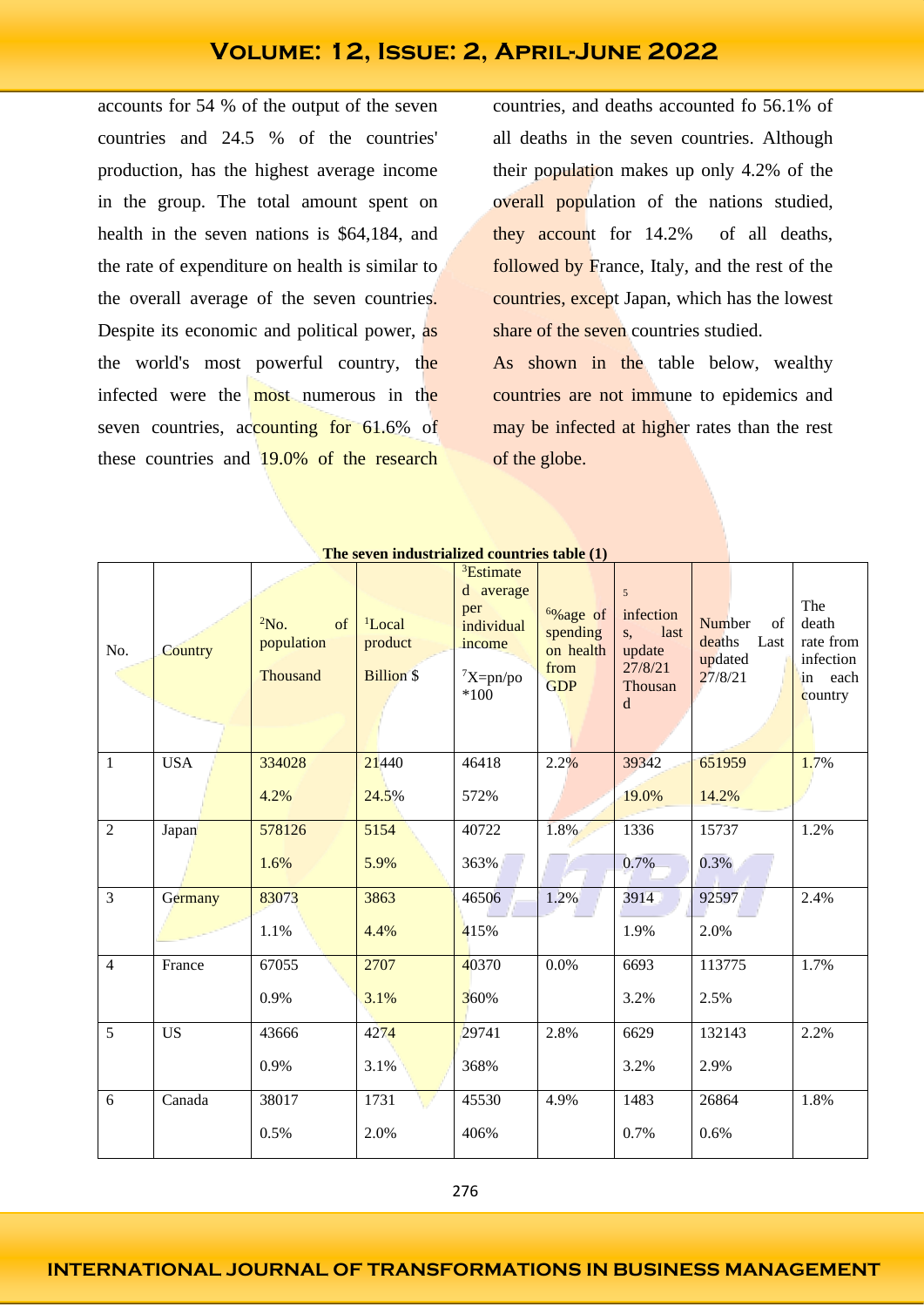| $\overline{7}$                   | Italy | 60279   | 1989     | 32991 | 3.9% | 4510   | 128957  | 2.9% |
|----------------------------------|-------|---------|----------|-------|------|--------|---------|------|
|                                  |       | 0.8%    | 2.3%     | 294%  |      | 2.2%   | 2.8%    |      |
|                                  |       |         |          |       |      |        |         |      |
| Total                            |       | 775466  | 39627    | 51101 | 2.7% | 63934  | 1162029 | 1.8% |
|                                  |       | 9.9%    | 45.3%    | 456%  |      | 30.8%  | 25.3%   |      |
| The general total of             |       | 7807526 | 87552606 | 11214 |      | 207521 | 4592195 | 2.2% |
| the selected search<br>countries |       | 100%    | 100%     | 100%  |      | 100%   | 100%    |      |

The table is prepared by the researchers based on the following:

- 1. Local product 2019 according to estimates by the International Monetary Fund.
- 2. Population estimates for 2019 according to the United Nations.
- 3. Average income is the division of a country's GDP/population of that country.
- 4. worldmeters.info, the source is coronavirus statistics in - State Information Service 27/8/2021 (https://www.sis.gov.eg/story/208943 )
- 5. Source of data on health expenditure ratios / United Nations / World Health Organization.
- 6. The simple average individual income index relative to the average income in the selected research countries po.

#### **2. The Twenty Countries**

The Group of Twenty is an international group founded on September 26, 1999, by the seven industrialized countries. The goal of discussing policies aimed at promoting worldwide financial stability. Since 2008, the organization has broadened its purpose by appointing prime ministers or leaders of government and finance and foreign ministers and think tanks.

The twenty countries' population accounts for 59.5% of the total population of the selected research countries. And 79.2% of their national product, with an average per capita income of \$ 14929, a simple record number of 133% when the base figure is the group of selected countries at 100%, and the twenty countries spend approximately 3.5 % of their national product on health. Still, It was infected by 68.5% of the Corona pandemic infections that infected by the selected research countries, which is 0.9 % less than the population of those countries. The fact that these countries are dispersed throughout broad portions of the globe, we believe, is the reason for the relative drop in the number of infections. Another explanation is China's population, which accounts for about 30.3 % of the population of the twenty countries, and its Corona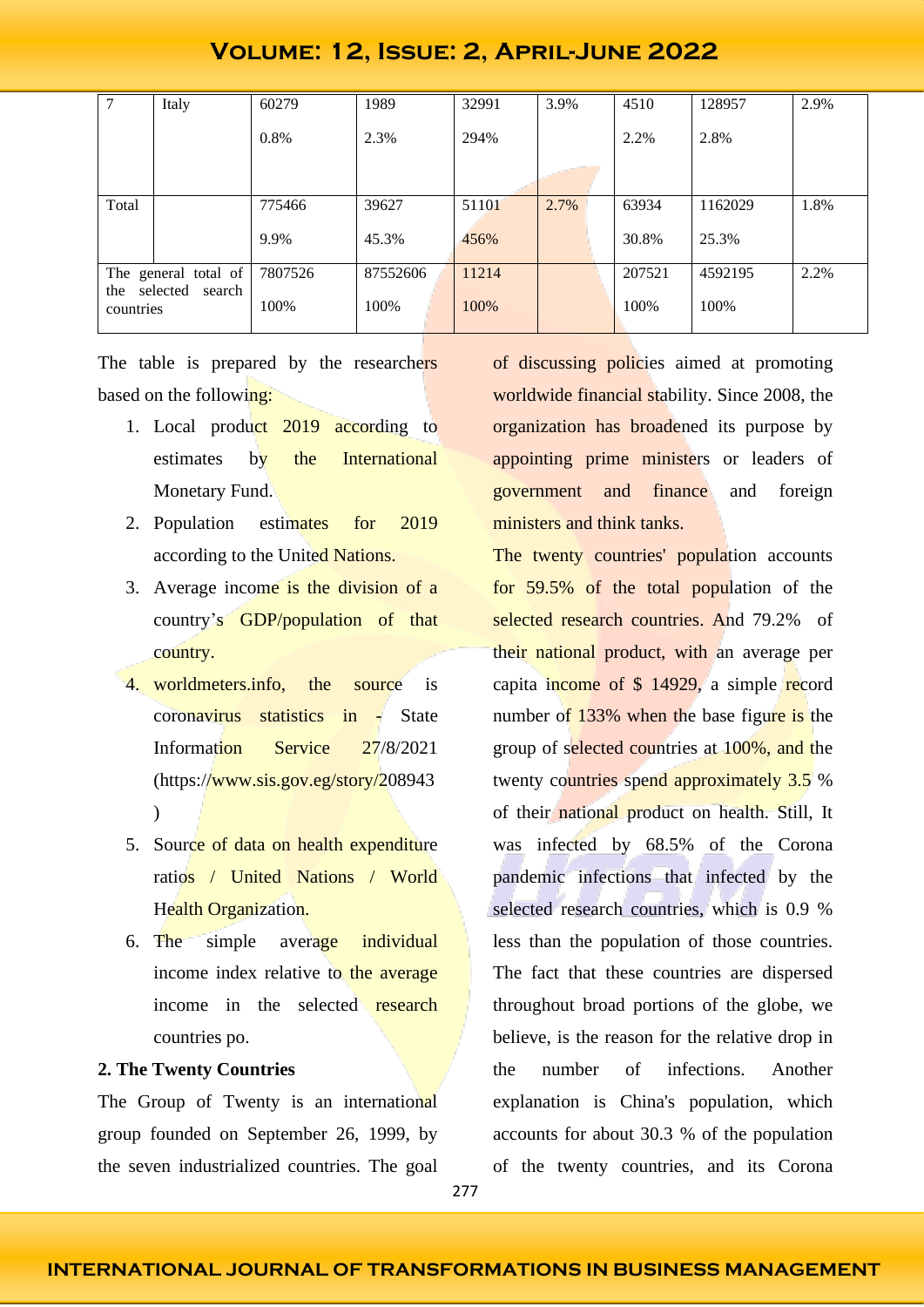pandemic infection rate of 0.07 %, which is low compared to some of the countries affected. However, the pandemic started in China. In terms of deaths, they accounted for 67.3 % of the search nations, with deaths in China accounting for only 0.02 % of the total. In comparison, the death rate from infections in the twenty countries was 2.2 %; also, China's national product increased, while the national product of most of the twenty countries decreased. This is illustrated in the table below.

| Industrialized and<br>developed<br>countries | $2NO$ .<br>$\sigma$ f<br>population<br>Thousand | <sup>1</sup> Local<br>product<br><b>Billion \$</b> | <sup>3</sup> Estimated<br>average per<br>individual<br>income<br>$7X=pn/po*1$<br>00 | $6\%$ of<br>spending<br>health<br>on<br>from GDP | $\frac{5}{1}$ infections,<br>last update<br>27/8/21<br>Thousand | Number of<br>deaths Last<br>updated<br>27/8/21<br>its<br>and<br>proportion<br>of<br>the<br>world | The<br>death<br>rate<br>from<br>infectio<br>in<br>$\mathbf n$<br>each<br>group |
|----------------------------------------------|-------------------------------------------------|----------------------------------------------------|-------------------------------------------------------------------------------------|--------------------------------------------------|-----------------------------------------------------------------|--------------------------------------------------------------------------------------------------|--------------------------------------------------------------------------------|
| The<br>Seven                                 | 775466                                          | 39627                                              | 51101                                                                               | 2.4%                                             | 63934                                                           | 1162029                                                                                          | 1.8%                                                                           |
| industrialized                               | 9.9%                                            | 45.3%                                              | 456%                                                                                |                                                  | 30.8%                                                           | 25.3%                                                                                            |                                                                                |
| The<br>Twenty                                | 4643775                                         | 69326593                                           | 14929                                                                               | 3.5%                                             | 142337                                                          | 3090711                                                                                          | 2.2%                                                                           |
| industrialized                               | 59.5%                                           | 79.2%                                              | 133%                                                                                |                                                  | 68.5%                                                           | 67.3%                                                                                            |                                                                                |
| Developed                                    | 1669939                                         | 56693011                                           | 33949                                                                               | 4.0%                                             | 123329                                                          | 2637604                                                                                          | 2.1%                                                                           |
| (OECD)                                       | 21.4%                                           | 64.7%                                              | 3.3%                                                                                |                                                  | 59.4%                                                           | 57.4%                                                                                            |                                                                                |
| The general total                            | 7807526                                         | 87552606                                           | 11214                                                                               | 3.1%                                             | 207521                                                          | 4592195                                                                                          | 2.2%                                                                           |
| the selected<br>of<br>search countries       | 100%                                            | 100%                                               | 100%                                                                                |                                                  | 100%                                                            | 100%                                                                                             |                                                                                |

#### **Table(2) The main economic groups**

The table is prepared by the researchers based on the following:

- 1. Local product 2019 according to estimates by the International Monetary Fund.
- 2. Population estimates for 2019 according to the United Nations.
- 3. Average income is the division of a country's GDP/population.
- 4. worldmeters.info, the source is coronavirus statistics in - State Information Service 27/8/2021 (https://www.sis.gov.eg/story/208943 )
- 5. The data source is the United Nations.
- 6. The simple average individual income index is relative to the average income in the selected research countries **po**?????.

#### **INTERNATIONAL JOURNAL OF TRANSFORMATIONS IN BUSINESS MANAGEMENT**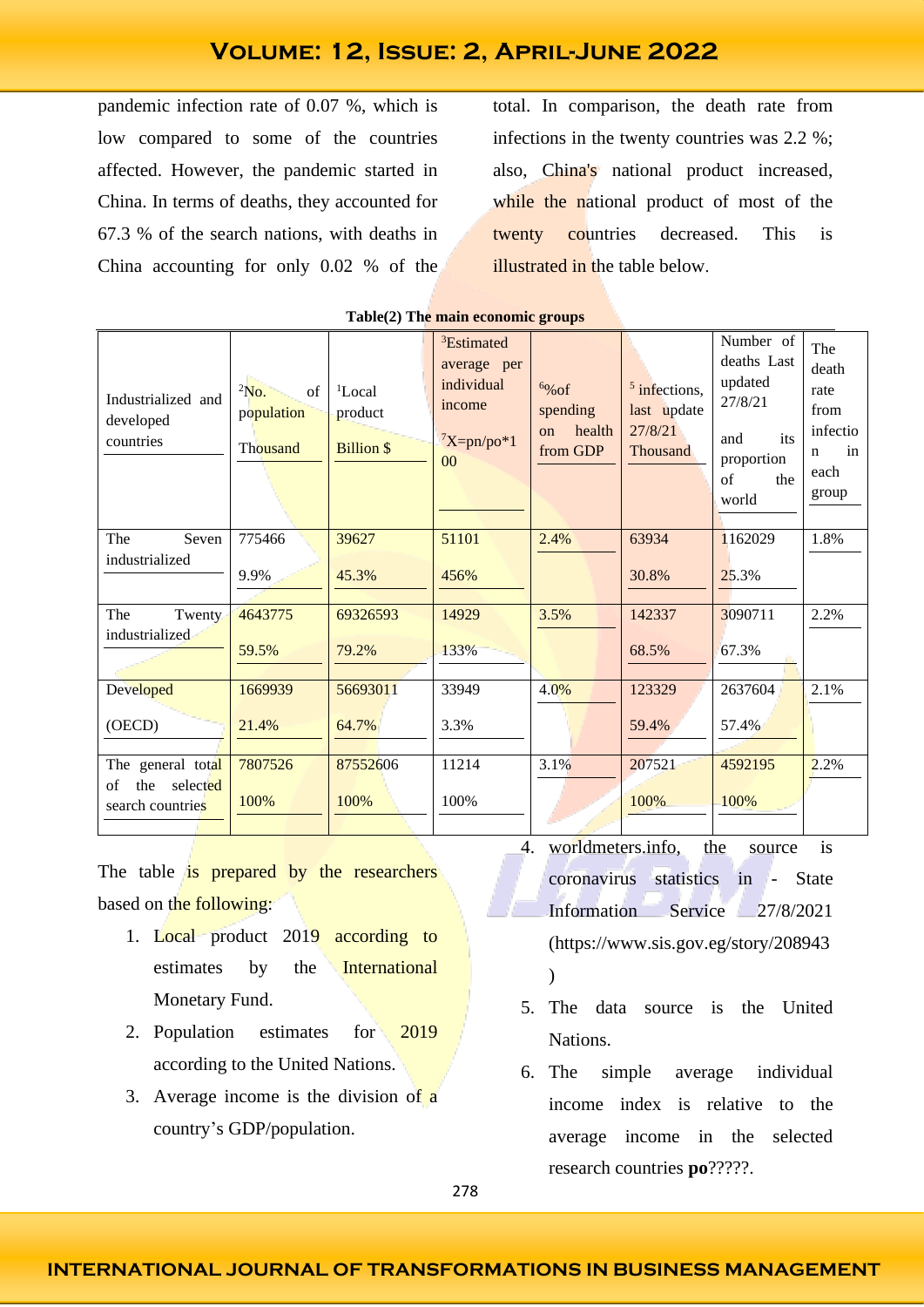### **3. Organization for Cooperation and Development (OCED) countries.**

It is an international organization that aims to improve economic conditions and expand trade. It comprises 36 industrialized countries that believe in free markets; with fourteen of them being among the twenty countries.

It was founded on September 30, 1961, to replace the Organization of European Economic Cooperation (OEEC), and it was later expanded to include non-European countries. The organization's mission is to provide possibilities for governments to solve problems. We are currently dealing with the issue of the Corona pandemic, which has advised and required its affected countries to follow a set of instructions and suggestions laid out in the theoretical framework.

The OIC countries' population is 21.4 % of the population of the selected research countries. The national product of these countries is 64.7 % of the research countries' national product, with a high average per capita income estimated at 33,949, equivalent to the individual index of the research countries' individual index of 303 % of the base year. These countries spend about 4% of their gross domestic product on health. Despite spending the most on health and being wealthy in economic and technical means, the Corona pandemic accounted for the most significant proportion, accounting

for 59.4 % of illnesses in the research countries. These countries benefit from political advancement and clout.

However, these countries had a high mortality rate, accounting for 57.4 % of deaths of the research countries. The infection-related death rate was 2.1 %, similar to the general rate of infection-related fatalities in the nations studied, as shown in the previous table.

## **Second. The Economic Group Is Classified According to the Categories of National Income:**

The World Bank divides the world's countries into four groups: high-income countries, with average incomes over 12315 dollars, with Luxembourg having the highest average at 129130 dollars. As a result, we have discovered that the difference between the two numbers is enormous. As such, it was divided into two categories, namely wealthy countries with an average per capita income greater than \$ 40000, and rich countries with an average per capita income less than \$ 40000, based on the World Bank's implicit classification for 2019. The other categories were adopted as they lie under with the World Bank classification, and the reason is based on the classification.

First, economic growth, inflation, currency rates, and population increase all impact per capita GNI, as well as the modification of national accounts techniques and statistics on GNI per individual in each country.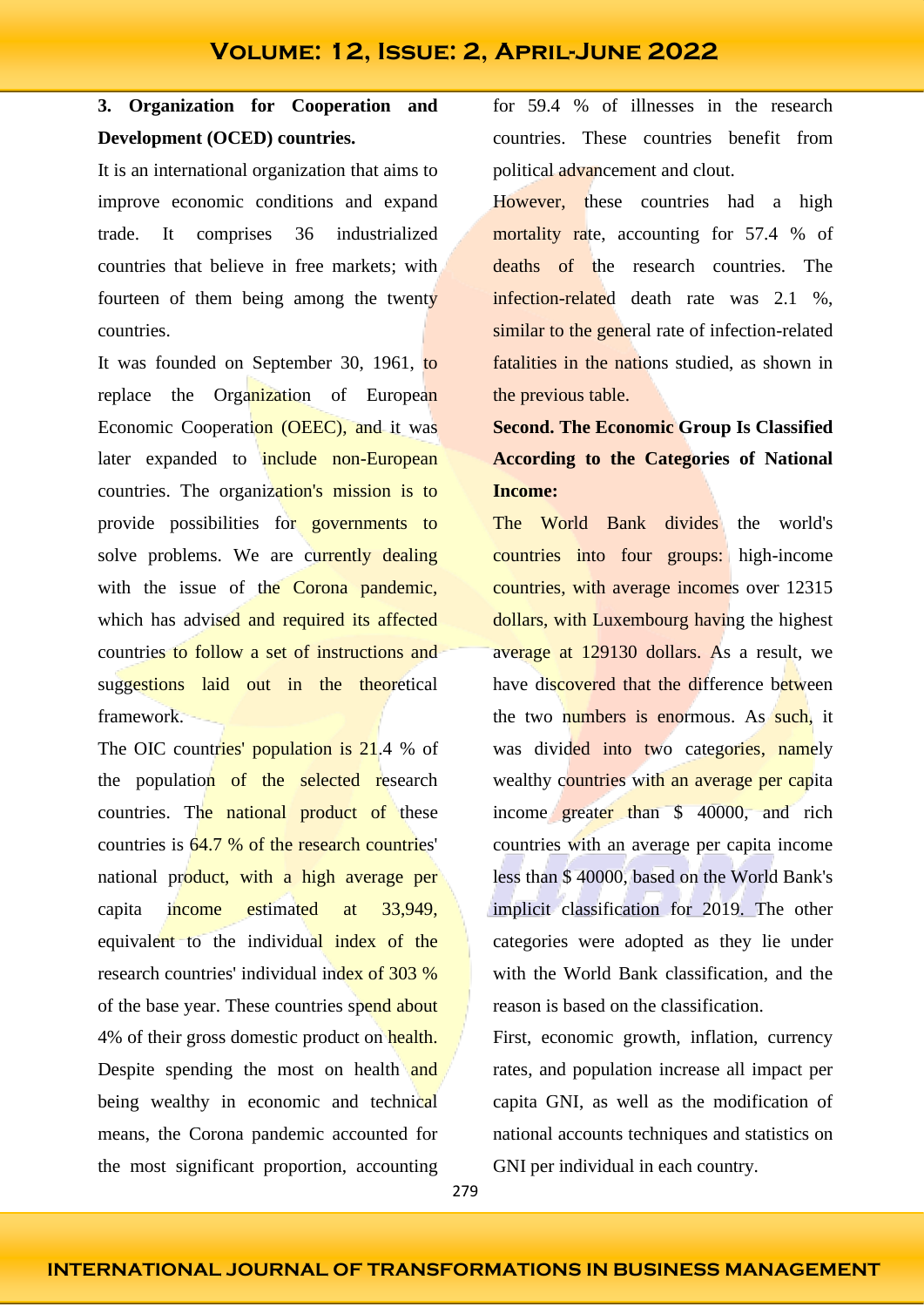Second, the income classification limitations must remain stable in real terms, and the classifications must be updated periodically to keep up with inflation. The following table will be used to examine each item in terms of what it was exposed to as a result of the Corona epidemic (COVID 19):

| ${\bf N}$<br>0. | of<br>category<br>income<br>for<br>countries | Numb<br>ers of<br>countr<br>ies | $2N0$ .<br>of<br>population<br>Thousand | <sup>1</sup> Local<br>product<br><b>Billion \$</b> | <sup>3</sup> Estimated<br>average per<br>individual<br>income<br>$7X=pn/po*$<br>100 | 60%<br>of<br>spendi<br>ng on<br>health<br>from<br><b>GDP</b> | 5<br>infection<br>last<br>s,<br>update<br>27/8/21<br>Thousan<br>d | Number of<br>deaths Last<br>updated<br>27/8/21 | Deat<br>hs/<br>infec<br>ts<br>$\%$ |
|-----------------|----------------------------------------------|---------------------------------|-----------------------------------------|----------------------------------------------------|-------------------------------------------------------------------------------------|--------------------------------------------------------------|-------------------------------------------------------------------|------------------------------------------------|------------------------------------|
| $\mathbf{1}$    | Greater<br>than(40000\$)                     | $\overline{26}$                 | 860575<br>11.0%                         | 45645716<br>52.1%                                  | 53044731<br>$\%$                                                                    | 3.5<br>113%                                                  | 68258<br>32.9%                                                    | 1134081<br>24.7%                               | 1.7<br>$\%$                        |
|                 | rich<br>Very<br>countries                    |                                 |                                         |                                                    |                                                                                     |                                                              |                                                                   |                                                |                                    |
| $\overline{2}$  | 39999<br>$\equiv$<br>12375\$                 | 33                              | 376536                                  | 9228799                                            | 24510                                                                               | 3.8                                                          | 23447                                                             | 517280                                         | 2.2<br>$\%$                        |
|                 |                                              |                                 | 4.8%                                    | 10.5%                                              | 219%                                                                                | 123%                                                         | 11.3%                                                             | 11.3%                                          |                                    |
|                 | Rich countries                               |                                 |                                         |                                                    |                                                                                     |                                                              |                                                                   |                                                |                                    |
| $\overline{3}$  | \$12374-4046                                 | 48                              | 2808490                                 | 24777090                                           | 8822                                                                                | 2.8                                                          | 73646                                                             | 2040750                                        | 2.8                                |
|                 | Average                                      |                                 | 36.0%                                   | 28.3%                                              | 79%                                                                                 | 90%                                                          | 35.5                                                              | 44.4                                           | $\%$                               |
|                 | category                                     |                                 |                                         |                                                    |                                                                                     |                                                              |                                                                   |                                                |                                    |
|                 | countries                                    |                                 |                                         |                                                    |                                                                                     |                                                              |                                                                   |                                                |                                    |
| $\overline{4}$  | \$4045-1036                                  | 41                              | 3123522                                 | 7432739                                            | 2380                                                                                | 2.9                                                          | 40098                                                             | 841214                                         | 2.1<br>$\%$                        |
|                 | Average                                      |                                 | 40.0%                                   | 8.5%                                               | 21%                                                                                 | 94%                                                          | 19.3%                                                             | 18.3%                                          |                                    |
|                 | category<br>countries                        |                                 |                                         |                                                    |                                                                                     |                                                              |                                                                   |                                                |                                    |
| 5               | Less<br>than                                 | 24                              | 638403                                  | 468262                                             | 473                                                                                 | 2.4                                                          | 2072                                                              | 58870                                          | 2.8                                |
|                 | 1036\$                                       |                                 |                                         |                                                    |                                                                                     |                                                              |                                                                   |                                                | $\%$                               |
|                 | income<br>Low                                |                                 | 8.2%                                    | 0.6%                                               | 7%                                                                                  | 77%                                                          | 1.0%                                                              |                                                |                                    |
|                 | countries                                    |                                 |                                         |                                                    |                                                                                     |                                                              |                                                                   | 1.3%                                           |                                    |
| 6               | The<br>general                               | 172                             | 7807526                                 | 87552606                                           | 11214                                                                               | $\overline{3.1}$                                             | 207521                                                            | 4592195                                        | $\overline{22.1}$                  |
|                 | total<br>of<br>the<br>selected search        |                                 | 100%                                    | 100%                                               | 100%                                                                                | 100%                                                         | 100%                                                              | 100%                                           | $\%$                               |
|                 | countries                                    |                                 |                                         |                                                    |                                                                                     |                                                              |                                                                   |                                                |                                    |

**Table(3) The second group**

The researchers prepared the table, and the study included only (172 countries) because of the deficiency and contradiction of the data.

- 1. Local product 2019 according to estimates by the International Monetary Fund.
- 2. Population estimates for 2019 according to the United Nations.

280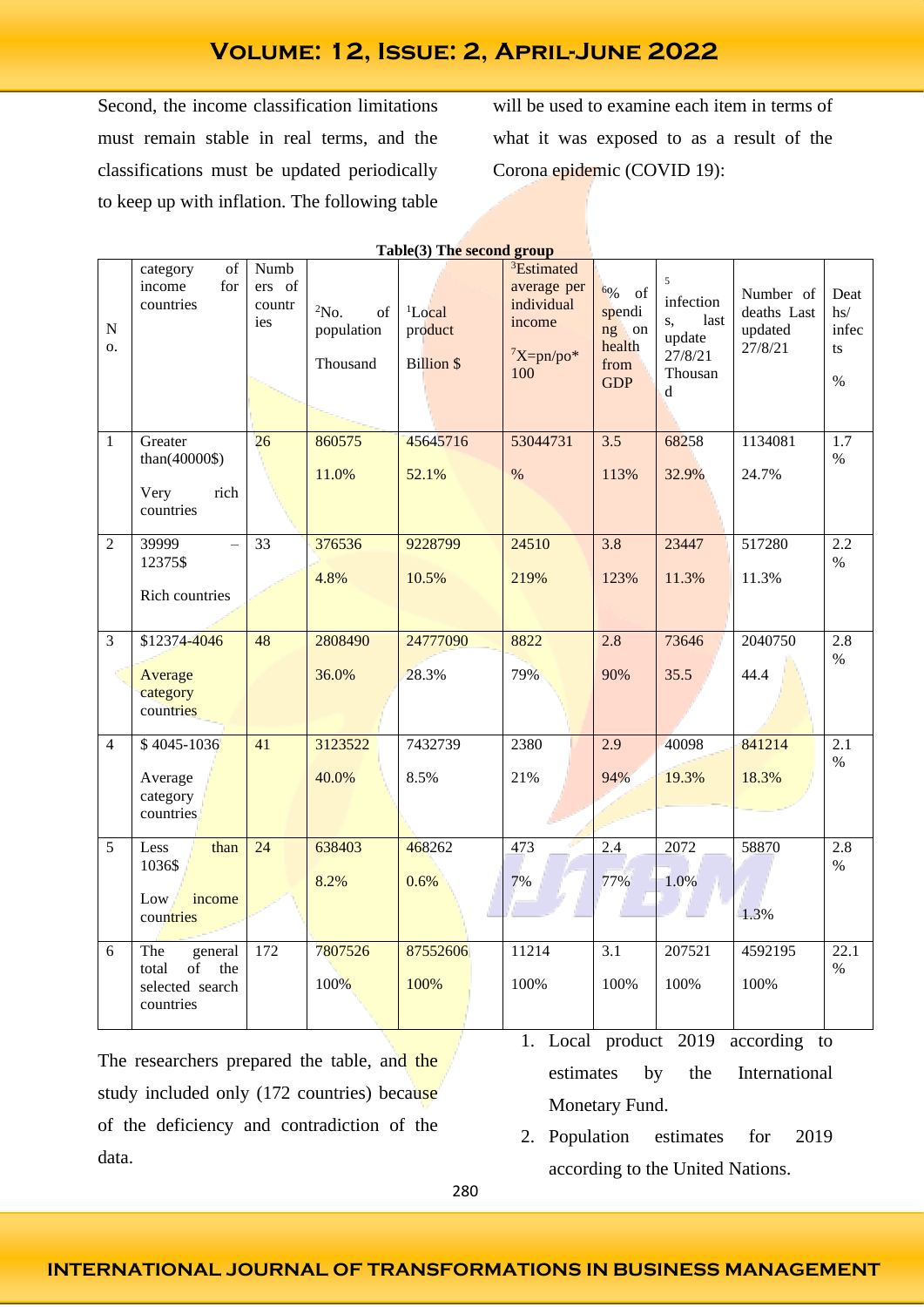- 3. Average income is the division of a national product /number of population.
- 4. Classification of income levels depended on the World Bank.
- 5. worldmeters.info, the source is coronavirus statistics in - State Information Service 27/8/2021 (https://www.sis.gov.eg/story/208943 )
- 6. The data source is the United Nations.

### **1. Affluent Countries (Average Per Individual Income Is More Than 40000\$)**

This category contains 26 countries with a population of 861 million people, or 11% of the population of the selected research countries, a national product of approximately 55 trillion dollars, or 52.1 % of the national product of the chosen research countries, and a **population** with an average per capita income of 53,041 dollars per year, or a simple record. It accounts for 473 % of the average research country index.

The %age of spending on health out of the national product of the countries of this category was 3.5%. Yet, what affected these countries was the Corona pandemic, as 32.9% influenced the research countries. The deaths in these countries constituted 24.7% of the deaths of the Corona pandemic in the selected research countries. In comparison, the deaths of the pandemic category have infected it with 1.7%, which is a low %age

compared to the %age of deaths from infections to other groups. This is the high health spending rate of 3.5% of its national product compared to the rest of the groups. Also, there is a decrease in its national product due to the pandemic becauase of its broad role in trade and tourism with countries of the world. Most of them led the economic globalization in the world. This is what is illustrated by the countries of the Organization for Cooperation and Development (OCED) and the previous table and its explanation.

#### **2. Rich Countries (Average Per Individual Income Is 12375 – 39999\$)**

As shown in the preceding table, this group includes 33 countries with a population of 377 million people, or 4.8 % of the overall population of the research countries, and a national **product of around 924 billion** dollars, or 10.5 % of the total number of research countries. The population of this group has an average per capita income of 24510\$ annually, with a simple record of 219% of the research countries' average annual per capita income. This group also spends on health an estimated 3.8 % of its national product which is equivalent to 123% of what is spent on health in the research countries. Its infections from the Corona pandemic were 23 millions. By 11.3% of the research countries, the infections relatively lower than the very rich countries, and their deaths have accounted for 11.3% of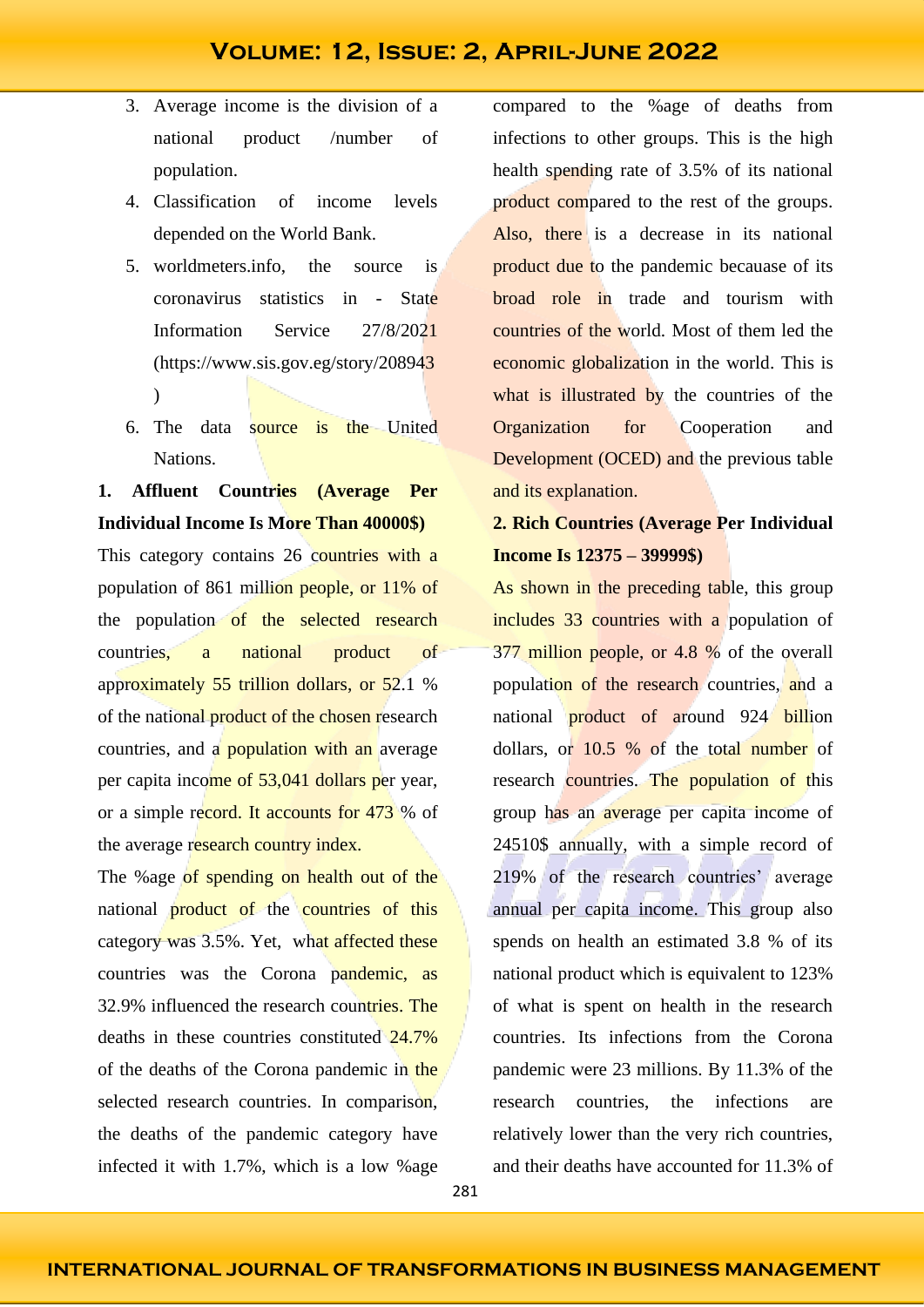the pandemic deaths in the selected research countries. The death rate from infections due to the pandemic was 2.2%, which is parallel to what happened in the deaths of the research countries. We believe that the reason for this is that the population of wealthy countries is spread in population centers with a relatively low number, and health care and its cost are high, whether in rural or urban areas.

### **3. Middle Income per Individual Countries Class (4046-12374)\$.**

According to the previous table, the third category includes 48 countries with a population of 2.8 billion, or 36% of the population of the research countries, a national product of 2.5 trillion, or 28.3% of the research countries' national product, and an average per individual income of \$ 8822, or a figure of simple standard 79 % compared to the research countries' median income in the base year.

But, unlike the previous two categories, characterized by high rates of infection despite high rates of national product, what infected this category of the COVID-19 pandemic amounted to 35.5 % of what affected the research countries, which is a %age close to the number of their populationThis evidences that wealth, scientific and technical progress did not prevent this pandemic from happening, and perhaps more severe pandemics will appear in the future. But a death rate has occurred in

these countries, amounting to 44.4%, which is the highest %age in the research countries, yet it is not a high %age compared to the number of their populations. In addition, the death rate in this group amounted to 2.8%, which is the highest %age in the research countries despite the fact that spending on health reached 2.8% of its national product, which is equivalent to 90% of the general average of the research countries.

### **4. Middle Income per Individual Countries Class (1036-4045)\$.**

The fourth category, referred to as the middle-income category, comprises 41 countries, as shown in the previous table. It can be seen that the majority are developing countries from our vantage point. It is worth noting that it contains 3.1 billion people and is the largest group among the others, accounting for 40.0 % of the population of the research countries, even though its national GDP barely exceeds \$7.4 trillions. Because it accounts for 8.5 % of the research countries' national product and has an average annual per capita income of \$2380, a simple individual index equaled 21% of the base year for the research countries' average income, as indicated in the previous table.

However, the rate of Corona pandemic infections is 40 million, or 19.3 % of total infections in the research countries. This is low compared to their population weight. We believe that this is related to their lack of contribution to the globalization of the world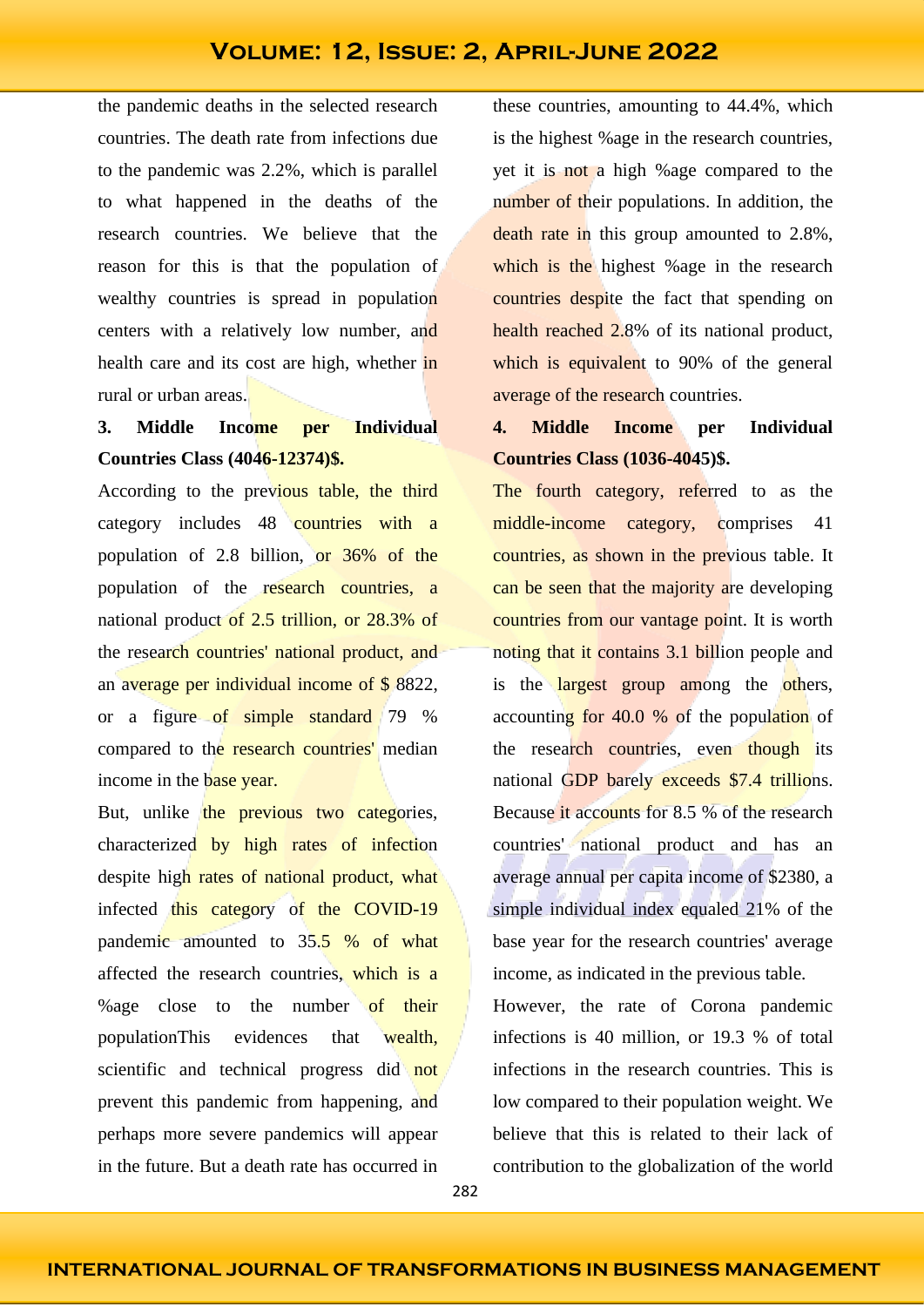economy. Slso, the low national product does not allow its population to trade and practice tourism at a level like the rest of the categories of the research countries. There is another reason represented by the absence of accurate statistics. As for the death rate from infections, it reached 2.1%, which is close to the general average of the research countries despite spending on health, which amounted to 2.9% of the national product of the research countries. This constitutes 94.0% of the overall rate of the expenditure on health in the research countries.

#### **4. Low Income Per Individual Country (Category Less Than 1036)\$**

Based on the analysis of the fifth category of the previous table, which includes 24 countries, it is believed that these countries have a high %age of their citizens living in poverty, with a population of approximately 638 million people, which represents 8.2 % of the population of the research countries and a national **product of 468 million**, which is equivalent to 0.6 % of the national product of the research countries with an average annual per capita income of US\$1,500. As a result, the simple index statistic equals 7% of the researched countries' average per capita income. It spends 2.4 % of its national product on health, comparable to what the other categories spend, but its national product is so low that it does not meet the health sector's safety standards.

The Corona pandemic (COVID 19, 20) caused just two million infections in this group, or 1% of all infections in the nations studied. This relative reason is due to numerous factors, including that the societies of these countries are predominantly rural that occupies large areas of land, as well as the decline in trade exchange between them and the research countries, adding to this their ability to tourism is weak due to the low average income. Another reason behind their limited statistical capabilities could be the lack of precise data on the pandemic that has struck their country. In terms of the 59 thousand deaths, which account for 1.3 % of all deaths in the research countries, they have a higher rate of infections, 2.8 % than the other categories, and this is related to the weakness of health sector in those countries.

#### **CONCLUSIONS**

- 1. High productivity is a critical component of the global competitiveness that has resulted from globalization. However, several variables contribute to the loss of productivity. Pandemics represent one of these vriables. They have resulted in a 3 trillion decline in world output in 2020.
- 2. The relationships between pandemics and the economy are comparable to the ones that exist between health and wealth. Not only do prosperous cultures have more significant health, but they also have better welfare. They are also at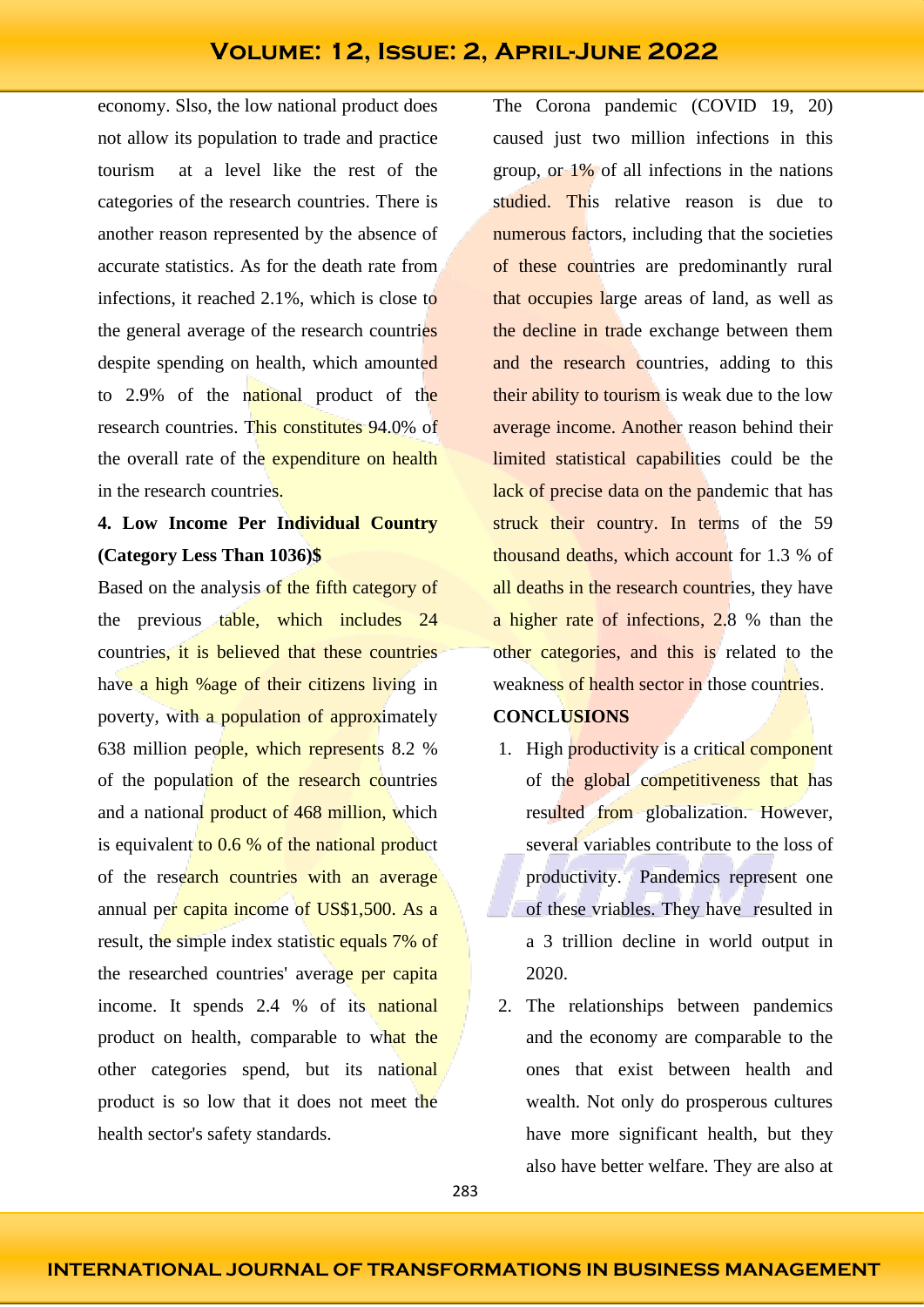least partially immune to pandemics. Like other health issues, Pandemics can stymie economic development and create vicious cycles in which poor health diminishes wealth and reduces protection against subsequent health dangers. Infection-related mortality rates could explain this.

- 3. Pandemics caused by severe viruses have had a significant impact on the wealth of households, businesses, and, in some cases, entire economies, as indicated by the decline in energy prices, which is mirrored in the global economy as a whole.
- 4. Pandemics provide unique challenges in comparison to other health issues. Because of their speed and unpredictability, policymakers must strike a delicate balance between acting quickly (and without complete information) while avoiding undue haste, which may result in a delay in the discovery of vaccines and some vaccines, as well as side effects that have led to the death of some people following the Corona pandemic.
- 5. Clearly and deliberately presenting the facts, and patiently delaying the start of medication treatment programs until at least correct adherence is tolerable and can, for example, help in containing the pandemic's health and economic implications.
- 6. It is generally possible to prevent pandemics. Doing so can assist strengthen health systems and the populations they serve by preventing disease outbreaks and limiting the effects of those that have already emerged. Strong quarantine procedures and is ready for a broad mobilization of civil society, business, and community members will lessen the strain on health services caused by current pandemics and enhance society's defenses against future disease outbreaks.
- 7. The most significant barrier to pandemic prevention is expenditure on pandemic infrastructure, at the time basic health infrastructure must be viewed as an investment. Part of the return is represented by lowering future pandemic costs. Short-term political factors frequently affect policymakers and cause them to pay little attention to vital longterm issues.
- 8. International cooperation is also essential for pandemic prevention and containment. Pandemics can have farreaching economic consequences far beyond the borders of their origin countries – and these potential economic consequences are frequently amplified by aspects of modern life that facilitate disease transmission, affect tourism and trade, spread awareness and fear, and exacerbate unproductive forms of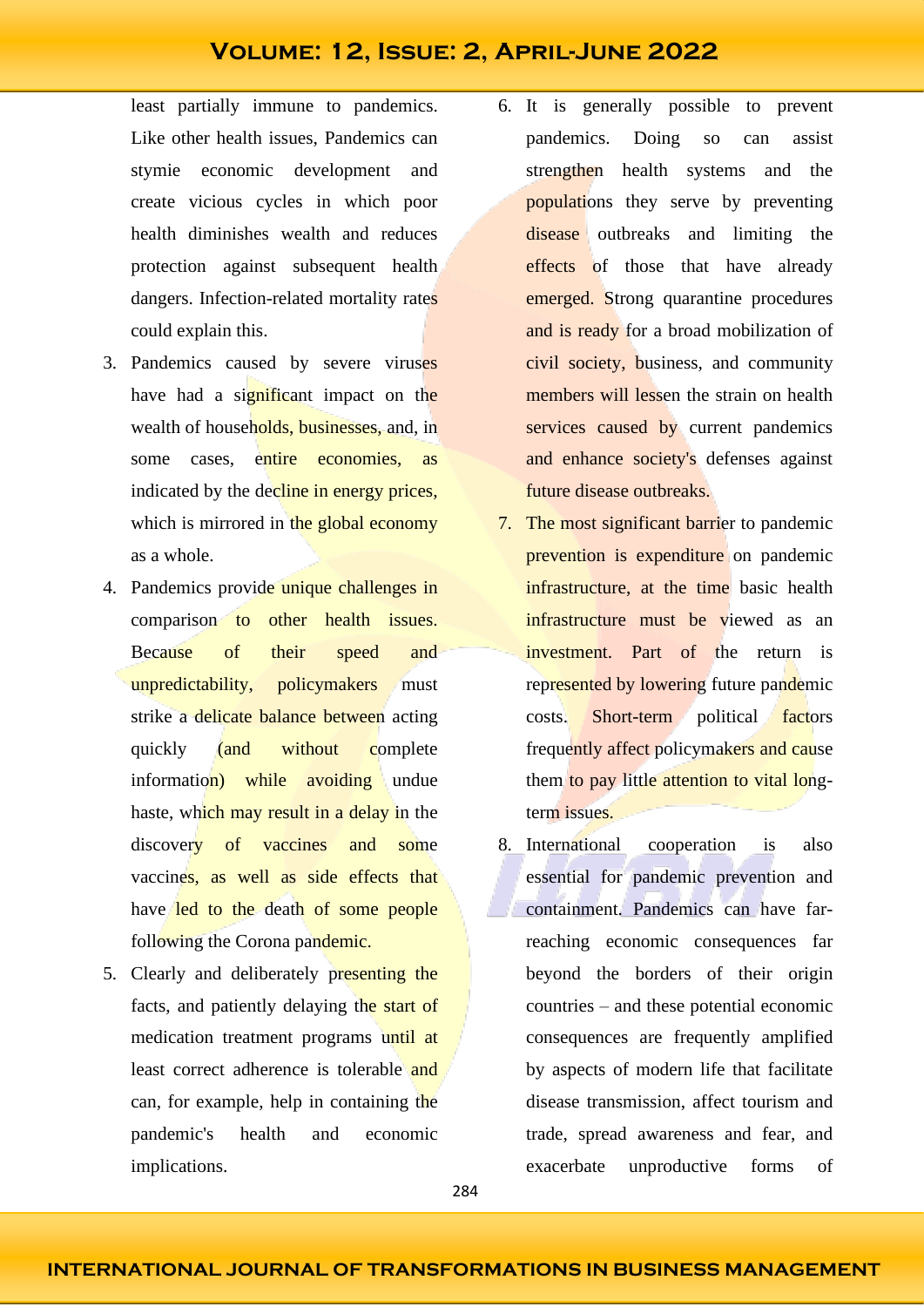protective behavior, such as isolationism. Indeed, the health and economic consequences of pandemics demonstrate the importance of the international community's support for developing-country health systems so as to strengthen their capacity to prevent and respond to pandemics. This is combined with the effects on health, which makes controlling pandemics a global public profit. Globalization can hasten the development of new diseases, but it also presents chances to treat them. International collaboration in epidemiological surveillance, scientific inquiry, public health, and medical endeavors to treat and cure diseases has already shown success in treating SARS diseases. Its significance is likely to grow when new pandemics emerge, and old ones resurface.

#### **RECOMMENDATIONS:**

1. Economic globalization has played an essential role in modern history, particularly in countries with high and very high incomes. This was accompanied by some economic and social aspects, such as active tourist movement, rise in commercial movement, rapid transit development, particularly air transport, etc. All this has negatively affected public health, and the rapid spread of the Corona pandemic has been in all the countries worldwide

in a short period due to globalization that has prevailed in the world. The pandemic was in the past limited to a country or at most in a specific region without affecting all countries of the world, yet the Corona pandemic proved the opposite. Therefore, we recommend that the countries of the world represented by the United Nations and the World Health Organization, which is one of its institutions, adopt that the countries of the world contribute equal %ages of their national product and that the fight against the pandemic is identical for all countries of the world without discrimination.

2. The world countries should adopt a policy of limiting population growth by holding conferences and seminars on the subject, increasing media propaganda, and providing financial and technical assistance to low- and middle-income countries to improve their standard of living and culture, and allow them countries to limit population growth. There should also be restructuring cities, especially those that suffer from overcrowding, and adopting basic designs that reduce the problem of overcrowding, as well as paying attention to small human settlements from villages, towns, and small cities by creating job opportunities and limiting random migration.